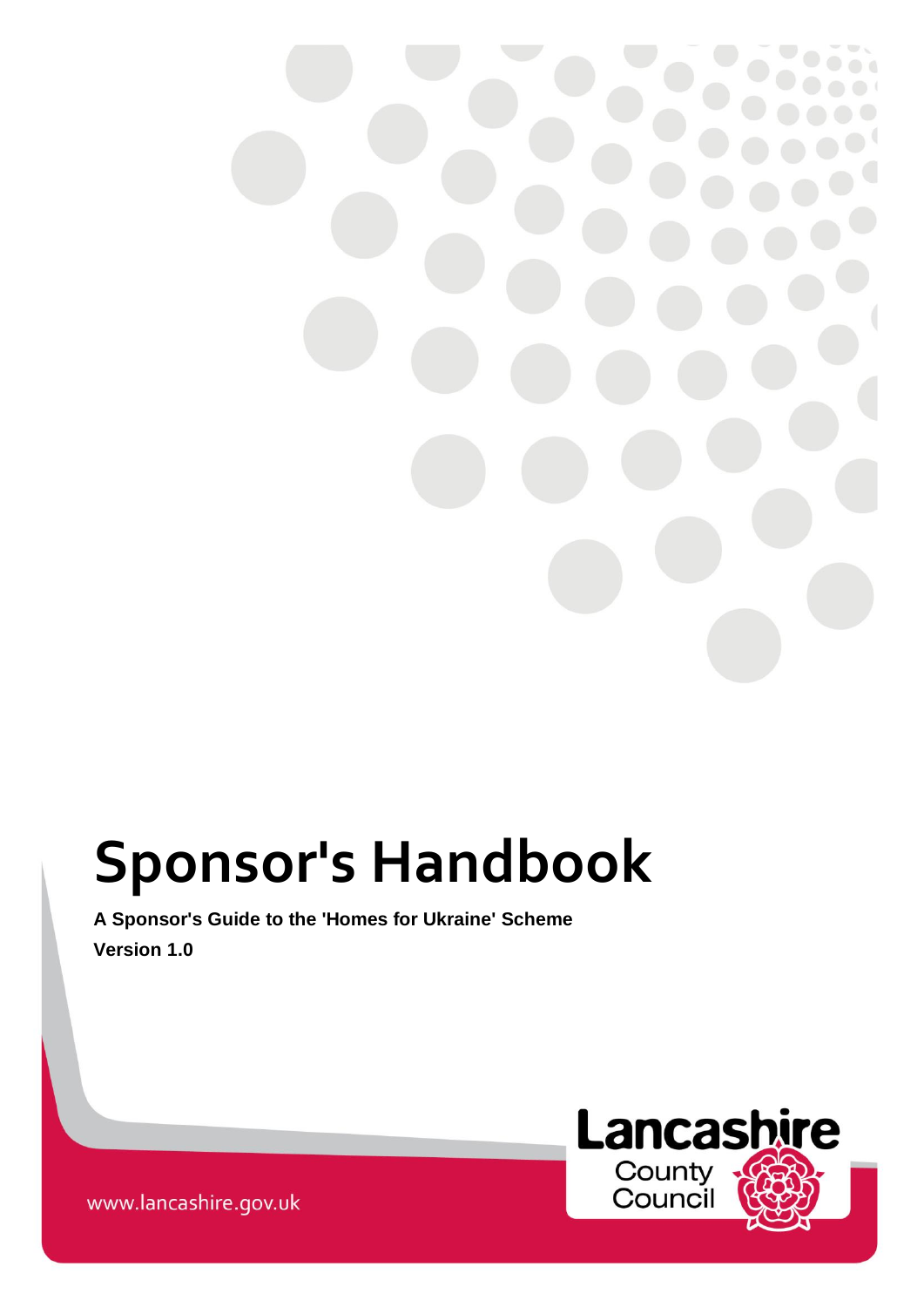# **Contents**

| 1. | Introduction                                                               |                     |
|----|----------------------------------------------------------------------------|---------------------|
|    | 1.1 What is a Refugee?                                                     | $\overline{2}$      |
|    | 1.2 Legal Status & Immigration                                             | $\overline{2}$      |
| 2. | <b>Sponsor Expectations</b>                                                |                     |
|    | 2.1 Pre-arrival                                                            | 3                   |
|    | 2.2 Arrival                                                                | 3                   |
|    | 2.3 Post Arrival & Initial Guest Support in Initial Months                 | 4                   |
|    | 2.4 Biometrics & Extension of Stay in the UK                               | 4                   |
|    | 2.5 First 7 Days Tasks                                                     | 4                   |
|    | 2.6 Additional Support Advice - Clothing and Food Banks (Annex A)          | 4                   |
|    | 2.7 Animal Import Regulations                                              | 5                   |
| 3. | <b>Council Responsibilities</b>                                            |                     |
|    | 3.1 How does my guest claim the £200?                                      | 7<br>$\overline{7}$ |
|    | 3.2 How do I claim my £350 monthly 'thank you' payment?<br><b>Benefits</b> |                     |
| 4. | 4.1 Universal Credit                                                       |                     |
|    | 4.2 Pension Credit                                                         |                     |
|    | 4.3 Disability Benefits                                                    | 8<br>8              |
|    | 4.4 Carer's Allowance                                                      | 8                   |
|    | 4.5 Child Benefits                                                         | 8                   |
|    | 5. Housing and Homelessness                                                | 9                   |
| 6. | Health                                                                     |                     |
|    | 6.1 Access a GP                                                            | 10                  |
|    | 6.2 Prescription Charges                                                   | 11                  |
|    | 6.3 Dentists                                                               | 12                  |
|    | 6.4 Maternity Care & Services                                              | 12                  |
|    | 6.5 Opticians                                                              | 13                  |
|    | 6.6 Mental Health, Bereavement & Victim Support                            | 13                  |
|    | 6.7 Information on Health Services                                         | 14                  |
|    | 6.8 Coronavirus & Vaccines                                                 | 14                  |
| 7. | <b>Education &amp; ESOL</b>                                                |                     |
|    | 7.1 Schooling                                                              | 17                  |
|    | 7.1.1<br><b>Travel &amp; Meals</b>                                         | 17                  |
|    | 7.2 Pre-school                                                             | 18                  |
|    | 7.3 Further Education and Vocational Training                              | 18                  |
|    | 7.4 ESOL                                                                   | 18                  |
| 8. | Employment                                                                 | 20                  |
| 9. | Safeguarding                                                               |                     |
|    | 9.1 Health & Social Care Contacts                                          | 23                  |
|    | 9.2 Modern Slavery & Human Trafficking                                     | 23                  |
|    | 9.3 PTSD & Vicarious Trauma                                                | 24                  |
|    | 9.4 Domestic Violence<br>9.5 Hate Crime                                    | 24<br>24            |
|    |                                                                            | 25                  |
|    | 9.6 LGBT+ Support<br>10. CVFS Support and Drop-Ins                         | 26                  |
|    | 11. GDPR                                                                   | 27                  |
|    | 12. Contact                                                                | 27                  |
|    |                                                                            |                     |
|    | Annex A: Clothing Support and Food Banks                                   | 28                  |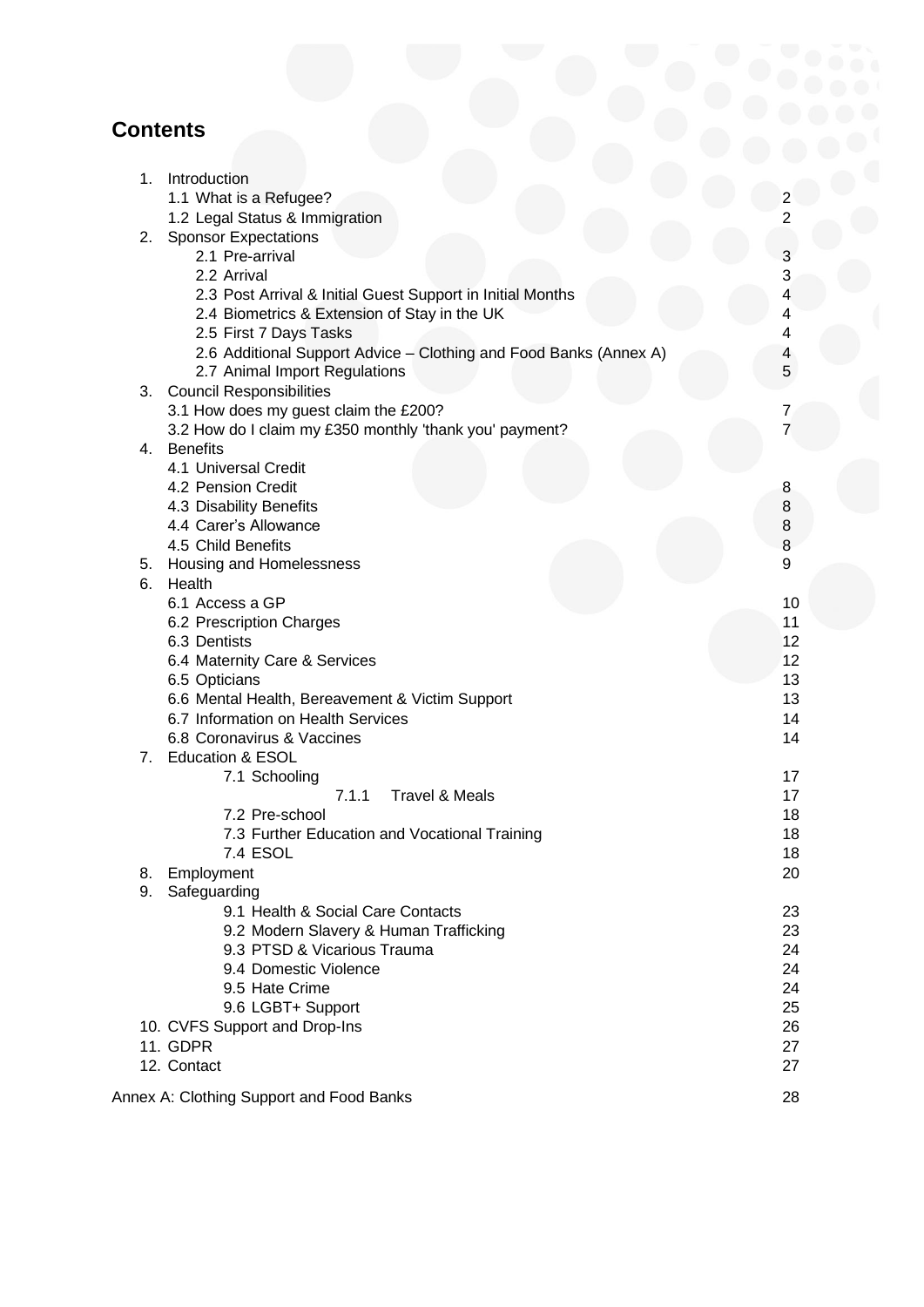#### **Introduction**

The Lancashire Refugee Integration Team (LRIT) are based at Lancashire County Council and work with all Local Authorities across the county to manage a range of support available to refugees. There are a number of different government refugee resettlement schemes currently in operation and many of you may already be familiar with some of them, including the Afghan Citizens' Resettlement Scheme and the Syrian Resettlement Scheme.

LRIT have worked with a range of partners to assist refugees access language provision, health advocacy, education, training, work placements, benefits, local orientation and various other services essential for effective integration. Our aim is to assist people in becoming independent, capable of contributing to their communities and enabling them to reach their potential.

1.1What is a Refugee?

A refugee is defined by the Geneva Convention as 'someone who is unable or unwilling to return to their country of origin due to a well-founded fear of being persecuted for reasons of race, religion, nationality, membership of a particular social group, or political opinion'. The application process for official 'refugee status' however can be complicated and lengthy, so the UK government has opted for a Visa route to try and speed up the process for Ukrainians.

1.2Legal Status and Immigration

The current advice indicates that people will be issued with a permission letter to show to Border Force officers, who will issue a six month stamp on the holders passport or entry clearance as proof of their immigration status and rights. Once people are in the UK however, they'll need to apply if they wish to extend their stay for up to 3 years. People will then be issued with a Biometric Residence Permit as proof of their immigration status.

The scheme 'Homes for Ukraine' is the Government's programme to help Ukranian individuals and family members arrive safely and adapt to life in the United Kingdom. The scheme aims to provide a safe space for at least six months and can be extended up to a maximum of three years. Guests arriving under this scheme will be able to:

- o Live and work in the UK for up to three years.
- o Access healthcare, benefits, employment support, education, and ESOL as well as other support including service referrals (mental health services/adult social care/children's services).
- o Obtain an interim payment of £200 per guest for subsistence costs.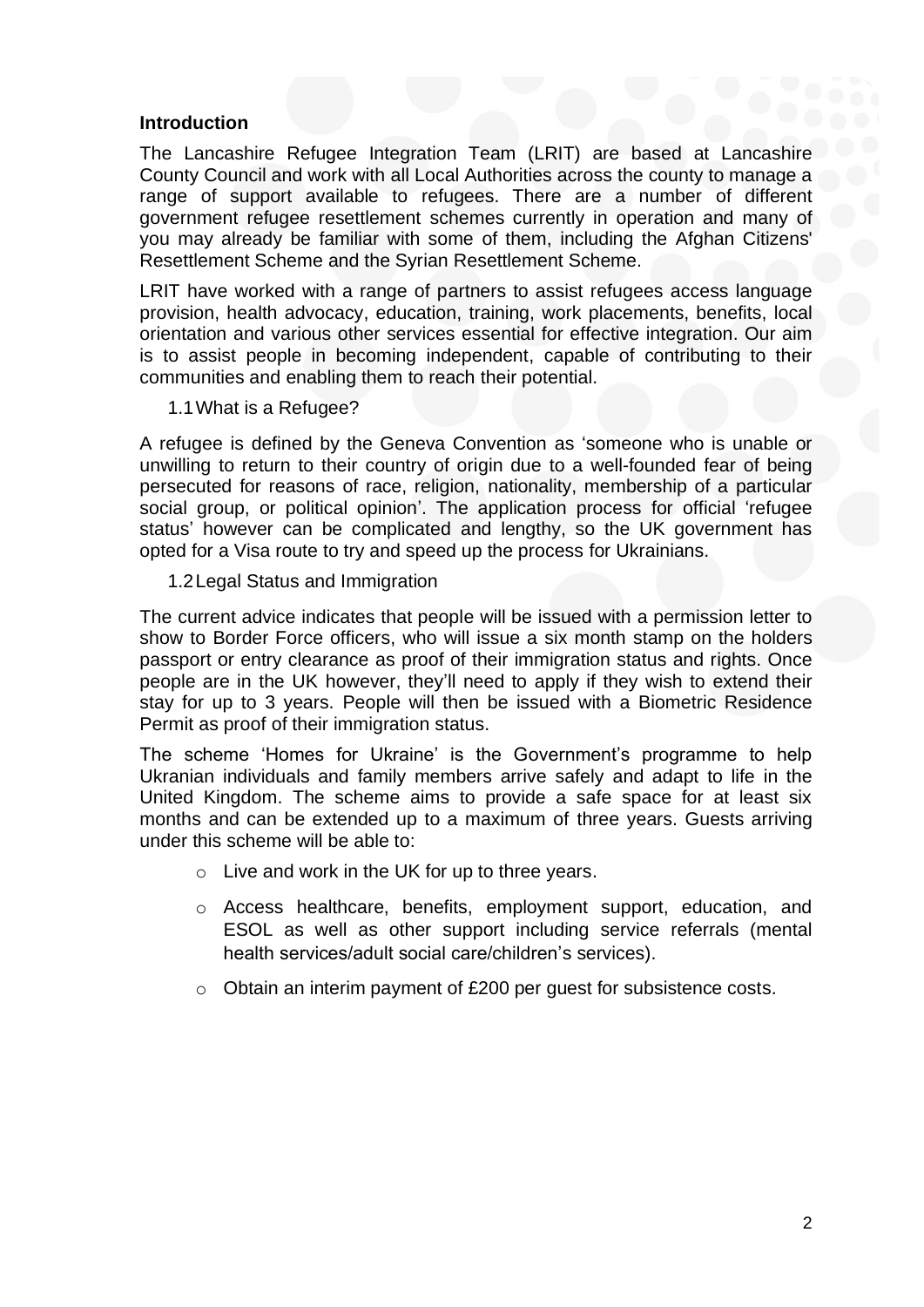# **2. Sponsor Responsibilities**

There are some responsibilities that will be expected of you as a sponsor. Some of these will be optional or desirable, but others will be a requirement.

# **2.1Pre-arrival**

- o You must respect the privacy of your guests throughout the duration of the sponsorship.
- o You should inform Lancashire Refugee Integration Team (LRIT) with the arrival date of any guests, either present or expected, as soon as possible. You can contact us at [homesforukraine@lancashire.gov.uk.](mailto:homesforukraine@lancashire.gov.uk)
- o To ensure a safe and suitable environment for people arriving from Ukraine, DLUHC (Department of Levelling Up, Housing & Communities) and the Home Office are carrying out checks, in conjunction with local authorities (background and in-person) on Sponsors, their family and the accommodation that they will provide. You will need to engage with these checks. At least one in-person visit will be conducted either before or shortly after a guest has arrived to assess accommodation suitability and check the welfare of guest(s).
- o You must not charge people for rent, utilities or other essential living costs for the duration of the sponsorship agreement
- o You will need to trust the guest(s) with access to and from the property, including in your absence.

# **2.2Arrival**

- o Support your guests by signposting them to public services and assist them with tasks such as registering with a local GP surgery/dentist.
- o People may have difficulties accessing services for a variety of reasons, so whilst it's not an obligation, it is expected that a sponsor is able to offer some form of assistance in such matters. This could be helping someone to register with a GP, complete their Universal Credit application or local orientation, such as navigating public transport to get to local amenities.
- o People may experience a delay in their benefits and may be reliant on support with food and other essentials. It is advised that you offer some assistance in such circumstances. This could be practical or signposting, such as informing a client how to make a referral to a foodbank.
- o People may need help in applying for a school place, accessing English Language provision or any other type of access to training and employment. Whist not a requirement, it would be desirable for any sponsor to help any guest(s) with these needs, be that through practical support or signposting.
- o It would be advantageous for any sponsor to do some basic Safeguarding Training. The guests may have experienced trauma and as such may be exhibit certain symptoms of a range of mental health conditions, such as Depression or PTSD. People will also be vulnerable to exploitation or Modern Slavery.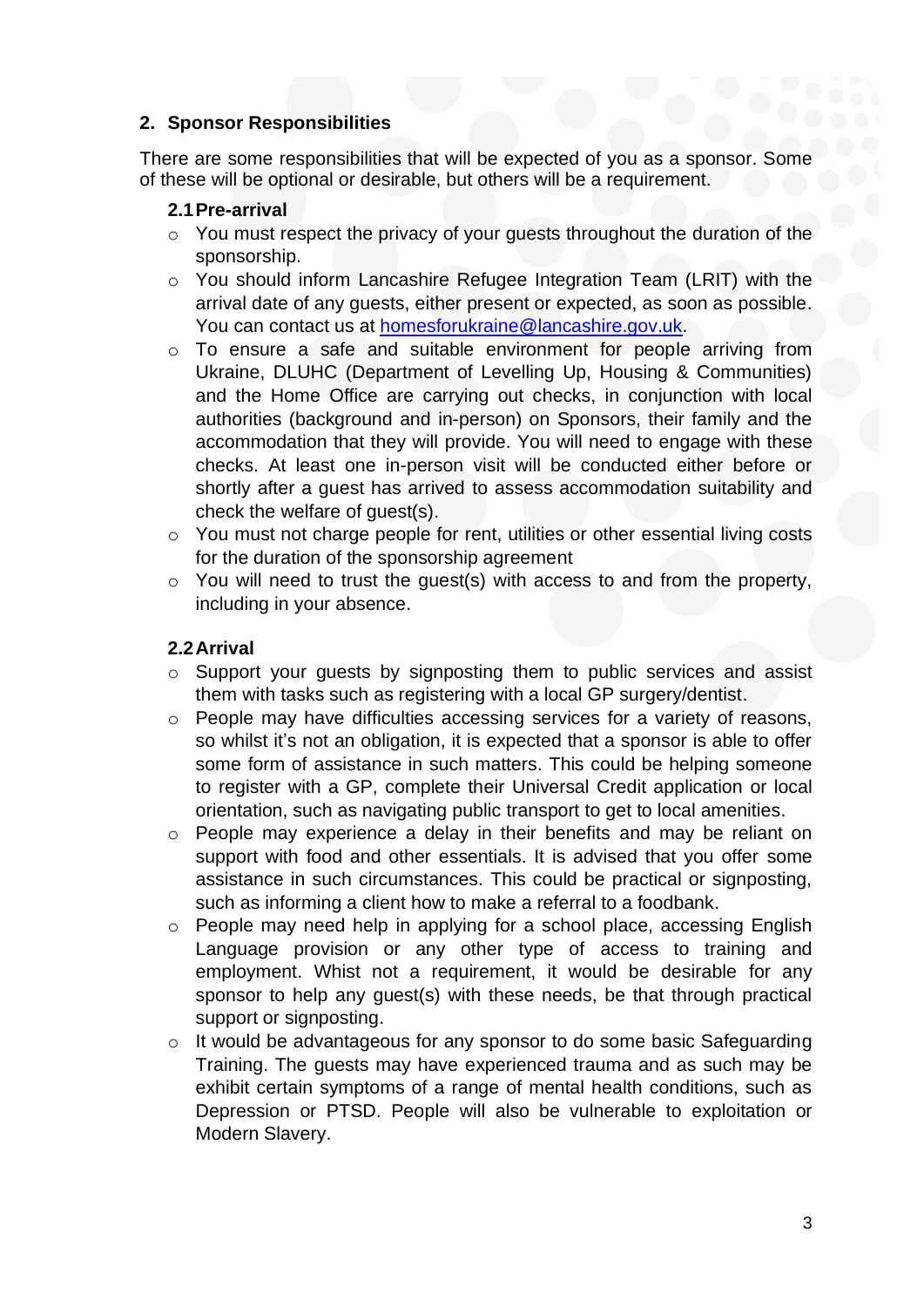# **2.3Post Arrival & Initial Guest Support in the Initial Months**

Please find a list of tasks quests should complete soon after arrival. We ask sponsors to guide guest(s) accordingly whether through information provision/awareness, support through signposting or actively accompanying guests where and if possible. These include:

- o The entry stamp guests receive on entry into the UK provides evidence of their right to stay in the UK but is valid for the first six months only. Guests will need to extend their stay for up to the three years allowed under this scheme (please see section 2.4 for more information).
- o Opening a bank account: Please bear in mind while certain high street banks may request proof of ID in addition to proof of permanent address, the Government is working with major banks to find a solution to facilitate account set ups without the usual permanent address requirement. In Lancashire, Santander Bank has facilitated the opening of bank accounts, should you have any problems, please contact Alex Kirkland on [internationalteam.retail@santander.co.uk](mailto:internationalteam.retail@santander.co.uk) They can also be contacted via telephone on 07517619315 and 07486572419. There is also the option of online banks such as Revolut and Monzo.
- o Registering with a GP and understanding how to access health care services including mental health and psychosocial (please see section 7 for more information).
- o Claiming social security benefits (please see section 6) and acquiring a National Insurance Number (information link on how to get a national insurance number visit: [https://www.gov.uk/apply-national-insurance](https://www.gov.uk/apply-national-insurance-number)[number.](https://www.gov.uk/apply-national-insurance-number)
- o Accessing education (please see section 7: Education & ESOL).
- o Support with job search (please see section 8: Employment).

# **2.4 Biometrics & Extension of Stay in the UK**

Once you arrive at a UK entry point, you will need to show your UK letter of permission to travel to the Border Force officers. They will stamp your passport with a 6- month entry stamp. The entry stamp is evidence of your right to work, rent, study and claim benefits in the UK.

#### **If you have attended a visa application centre and given your biometrics already, you will be given 3 years' leave to enter on arrival.**

**If you have not provided your biometrics at a VAC center, you will need to extend you stay in the UK**. The entry stamp you receive on entry into the UK provides evidence of your right to stay in the UK but is valid for the first six months only. To extend your stay for up to the three years allowed under this scheme, you will need to apply for a Biometric Residence Permit. This will require you to provide biometric information, including a photograph of your face and a sample of your fingerprints.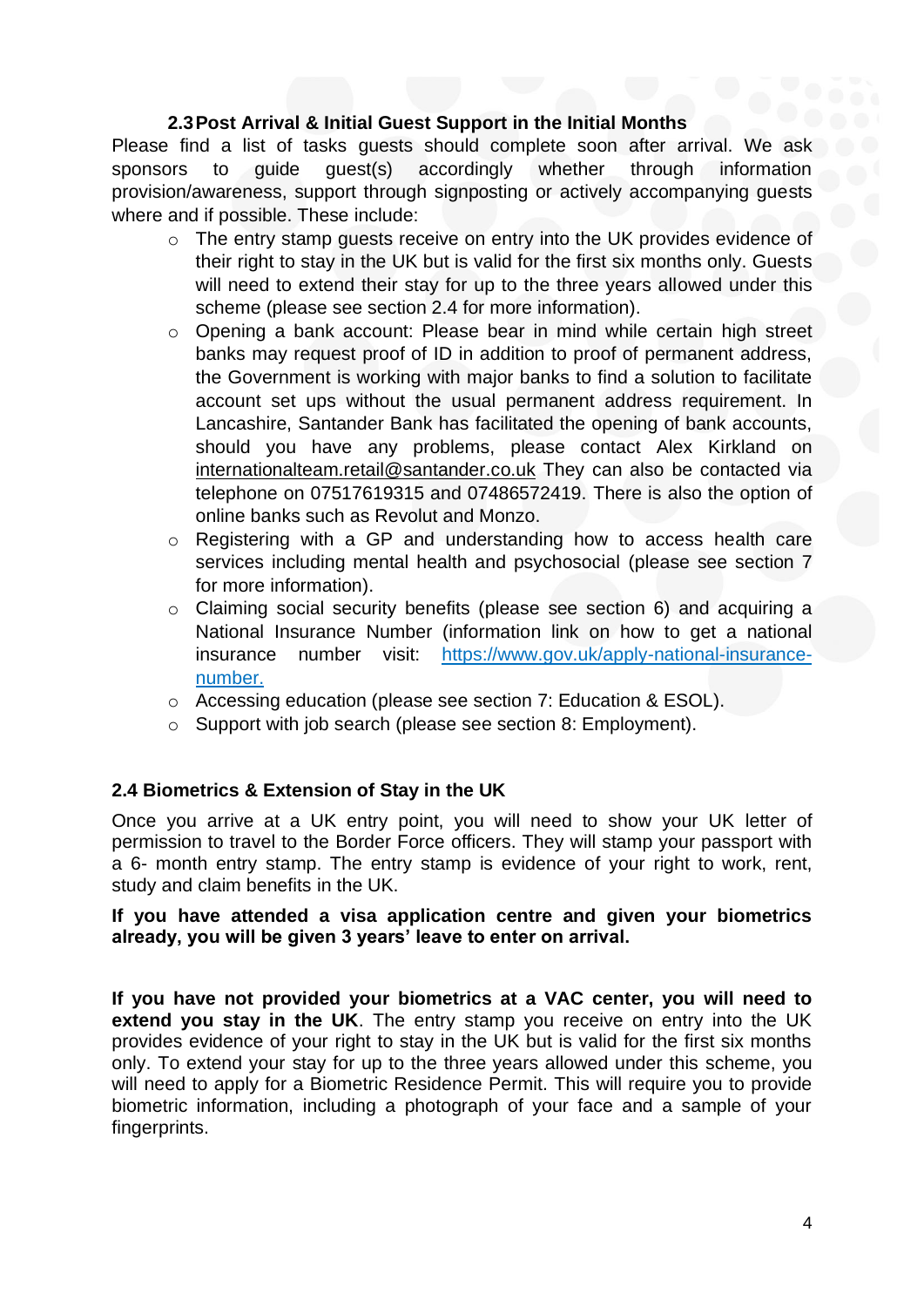The Home Office will contact you shortly after your arrival to explain how to provide this information. You will not need to provide this immediately, but **you must have completed your application and provided the biometric information required within your first six months.** Information can be provided using the UK Immigration: ID Check app [\(Using the 'UK Immigration: ID Check' app -](https://www.gov.uk/guidance/using-the-uk-immigration-id-check-app) GOV.UK [\(www.gov.uk\)\)](https://www.gov.uk/guidance/using-the-uk-immigration-id-check-app) or at one of the applications centres in the UK.

# **2.5 Tasks Guests should Complete in the First 7 Days**

- Inform the LRT Team at Lancashire County Council of all Guest arrivals. Please include the name of Guests, their visa application code as well as your name and home address. Email the information to [homesforukraine@lancashire.gov.uk](mailto:homesforukraine@lancashire.gov.uk)
- Open a Bank Account (revert to section 2.3 for more information)
- Register with a GP
- Apply for school places for all accompanied children (please see section 7 for more information)
- Apply for Social Security Benefits and a National Insurance Number
- Register at the local job center

# **2.6 Additional Support Advice: Clothing and Food Banks**

People may need support in accessing clothes and other essential items. Please refer to Annex A for a list of organisations in your area that may be able to offer some support.

#### **2.7 Animal Import Regulations**

Under the Homes for Ukraine scheme, guests will be allowed to bring their pets with them. You can bring your pet dog, cat or ferret without it going into quarantine if it has:

- been vaccinated against rabies and had a blood test 30 days later to confirm the vaccine worked, and waited 3 months after the blood test to travel to the UK
- been microchipped
- a pet passport or health certificate
- had tapeworm treatment

If your pet does not meet the above requirements you will need to obtain a licence to bring your pet into the UK.

**Licences should be obtained prior to travel.** The Animal and Plant Health Agency (APHA) can be contacted on: +44 3000 200 301 (option 2) or by email [pettravel@apha.gov.uk](mailto:pettravel@apha.gov.uk)

**If you have already travelled to the UK without obtaining the relevant licence**, please contact the Animal and Plant Health Agency to expedite the licensing process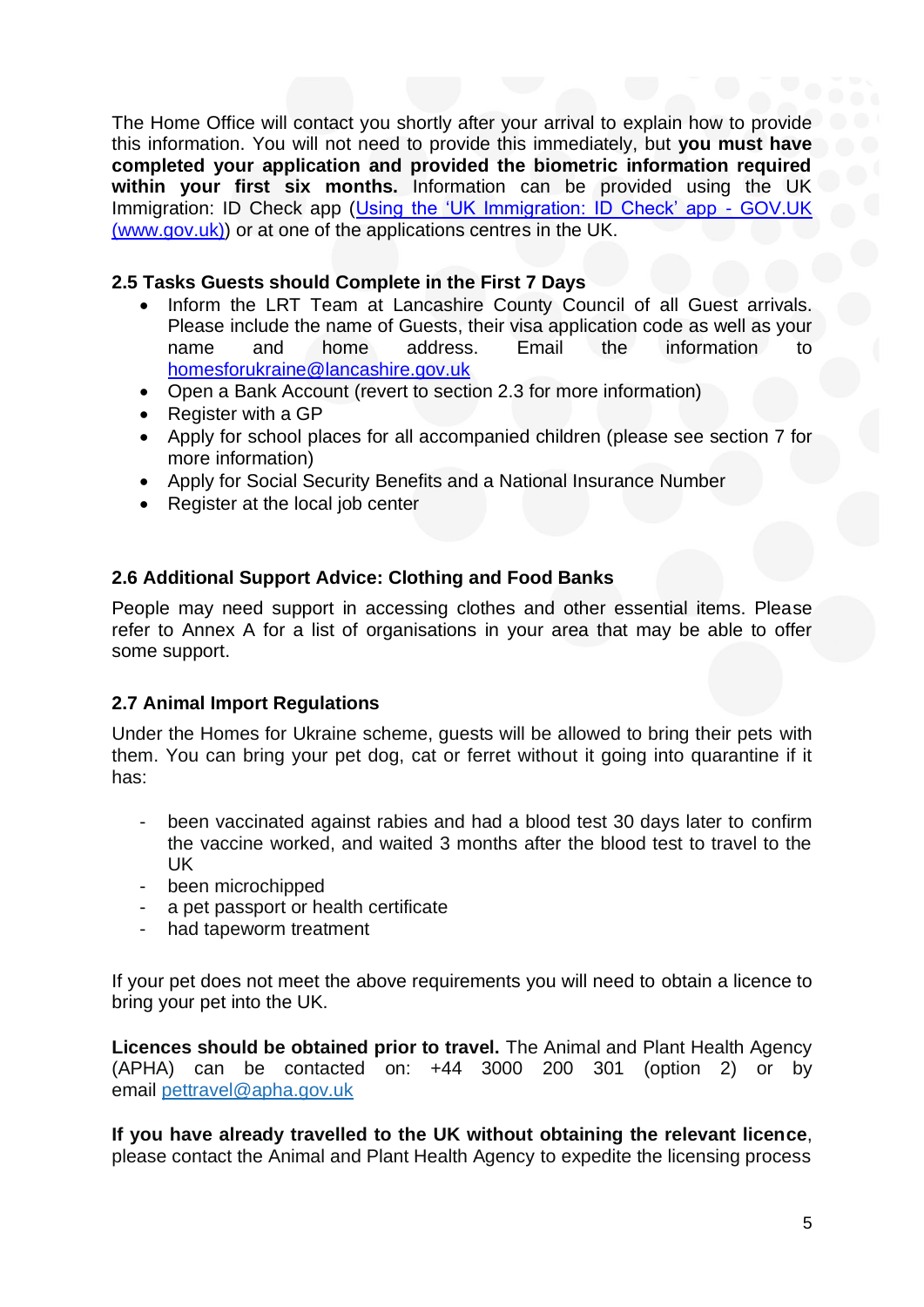Licences will not be issued for importing pets commercially, including rescue animals or using third party couriers.

Guidance on licensing: [Bringing your pet to the UK from Ukraine -](https://www.gov.uk/guidance/bringing-your-pet-to-the-uk-from-ukraine) GOV.UK [\(www.gov.uk\)](https://www.gov.uk/guidance/bringing-your-pet-to-the-uk-from-ukraine)

Guidance on [what will happen at the quarantine facility](https://www.gov.uk/guidance/bringing-your-pet-to-the-uk-from-ukraine#quarantine-facility)

We all have a responsibility and duty of care towards maintaining the UK's biosecurity and preventing serious risks to public and animal health. If you are aware of pets that may not have fulfilled licensing conditions and/or requirements, please discuss this with your guest(s) and explain the importance of compliance. Please also ensure they have contacted the Animal and Plant Health agency. In the event of suspected or continued non-compliance, please contact APHA at pettravel@apha.gov.uk under the subject heading "suspected non-compliance".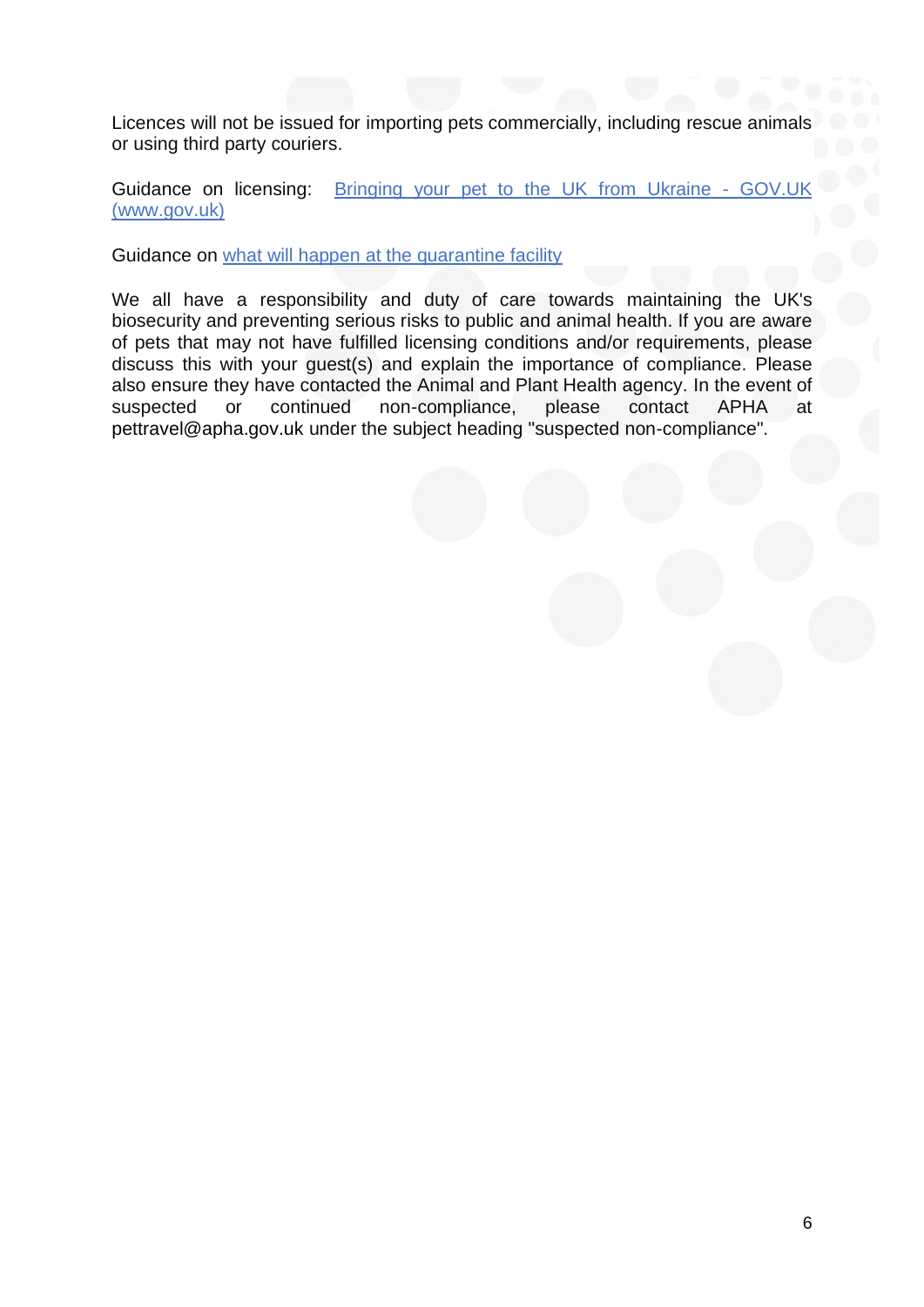# **3. Council Responsibilities**

The responsibilities of your district councils are set out in the online guidance as follows: [Homes for Ukraine: guidance for](https://www.gov.uk/guidance/homes-for-ukraine-guidance-for-councils) councils - GOV.UK (www.gov.uk). Of note, your local district council or county council is responsible for:

- o Provision of education for children of school age (people born from 31/08/2017 to 01/09/2006 for the year Sep 2021 to Jul 2022)
- o Support in accessing appointments for work and/or benefits
- o Issuing a £200 Interim Support Payment for new arrivals.
- District Councils also have a statutory duty to promote the welfare of adults and children at risk and reserve the right to check in on guests and inspect accommodation once they have arrived
	- o Safeguarding, property and background/in person checks
	- o Referrals into any relevant services as a result of the aforementioned checks or information received
- Lancashire County Council is responsible for:
	- o Administering the 'thank you' payments of £350- Homelessness Assistance – if a relationship or arrangement breaks down then statutory housing legislation will take effect.
	- $\circ$  Councils will play a key role in supporting the integration of Ukrainian families into their local communities. Integration support might include the organisation of community events, the use of community champions and interfaith networks, increasing local authority contact/interaction with Ukrainians, access to translation services and working with local voluntary sector organisations and faith groups to help signpost advice and support.
	- o Encourage sponsor link ups for support and share best practices among sponsors.
	- $\circ$  Training & Support The LRIT team will also be offering help and guidance to any sponsors. If you wish to contact us about any of the above, please contact [homesforkuraine@lancashire.gov.uk](about:blank) or visit our website on [www.lancashire.gov.uk/council/support-for-ukraine/checklist](about:blank)

# **3.1How does my guest claim their £350?**

Please email [HomesForUkraine@lancashire.gov.uk](mailto:HomesForUkraine@lancashire.gov.uk) after your guest has arrived to claim the interim payments.

# **3.2How do I receive my £350 monthly 'thank you' payments?**

We are still waiting for government instructions on this and will update the handbook as soon as we receive it.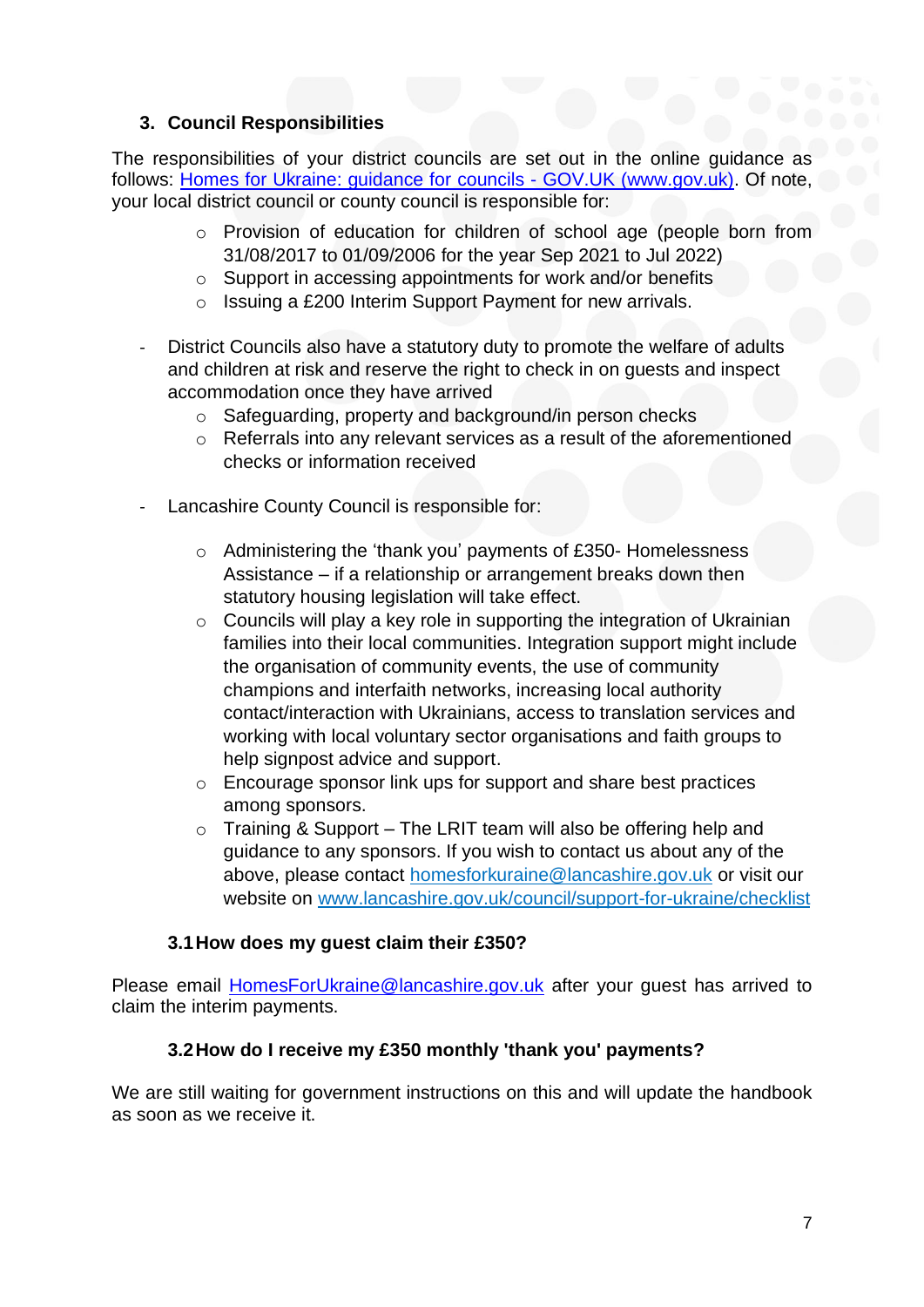# **4. Benefits**

The UK has a welfare system which is designed to help those who face financial hardship, or who have specific needs. Your local Job Centre Plus will be able to help you find out which benefits your guests may be able to access. This may include:

- Universal Credit a payment to help with living costs for those of working age and living on a low income. The recipient could be working (including selfemployed or part-time) or be out of work. Applications can be completed online. For help with Universal Credit claim: contact the Universal Credit Helpline (calls to the Universal Credit helpline are free – Telephone: 0800 328 5644) or use the Help to Claim service
- Pension Credit extra money to help with your living costs if you are over the age of 66 and on a low income. Applications for Pensions is online or via telephone
- Disability benefits extra money to help with additional costs if you have a long term physical or mental health condition or disability
- Carer's Allowance extra money if you care for someone at least 35 hours a week
- Child Benefit extra money to help with the cost of raising a child

You can read more about different types of benefits at [Browse: Benefits –](https://www.gov.uk/browse/benefits) GOV.UK [\(www.gov.uk\).](https://www.gov.uk/browse/benefits)

#### **Habitual Residence Test**

In order to access Universal Credit, Pension Credit, Housing Benefit, Council Tax Reduction and (where these can still be claimed) Income Support, income-based Jobseekers Allowance and income-related Employment and Support Allowance, individuals must have a right to reside and be habitually resident in the UK.

# **Under the Homes for Ukraine Scheme, individuals will be exempt from the Habitual Residence Test.**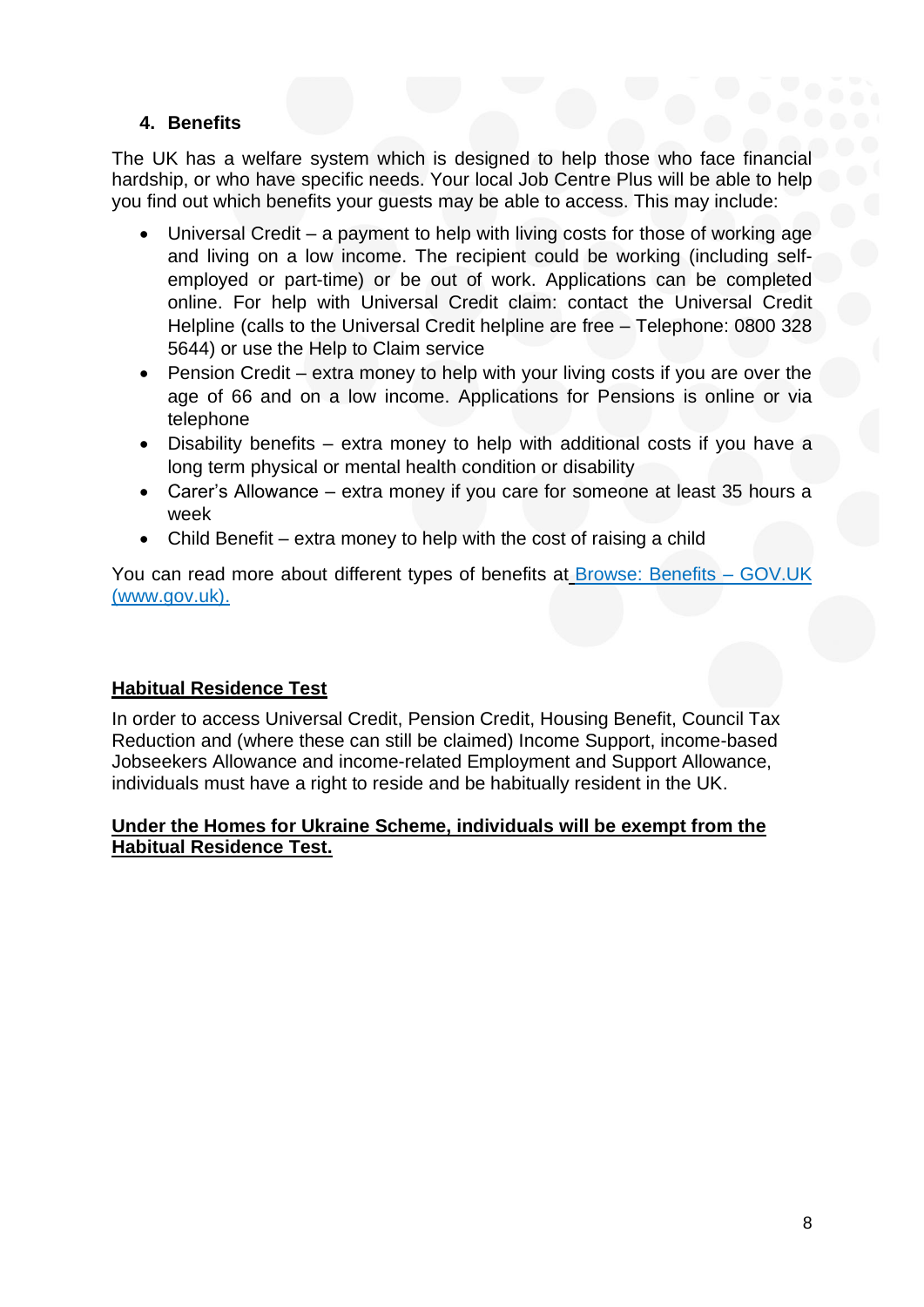# **5. Housing & Homelessness**

Guests can apply for Discretionary Housing Payments as a form of financial support, applicable only after families move out of sponsor housing and into rented accommodation. It is useful for guests to know this prior to the end of their sponsorship stay.

Discretionary Housing Payments (DHPs) provide financial support to help with rent or housing costs. Those eligible to claim should be claiming either:

- o Housing Benefit
- o the [housing element of Universal Credit](https://www.gov.uk/housing-and-universal-credit) and need more financial support with housing costs

Housing is managed at a Local Authority level, but if you want to help someone access social housing then you may find that the waiting lists are significantly longer than the private market. You can find lots of useful information at [https://www.citizensadvice.org.uk/housing,](about:blank) but you'll find information for your Local Authority area in the table below (in alphabetical order).

| able I: District Council Housing Departments                                                                 |                                                                                                                                  |
|--------------------------------------------------------------------------------------------------------------|----------------------------------------------------------------------------------------------------------------------------------|
| <b>Blackburn with Darwen</b>                                                                                 | <b>Blackpool</b>                                                                                                                 |
| Website<br>https://www.blackburn.gov.uk/housing<br>Email housingneeds@blackburn.gov.uk<br>Phone 01254 585457 | Website<br>www.blackpool.gov.uk/Residents/Housing<br>Email housing.options@blackpool.gov.uk<br>Phone 01253 477760                |
| <b>Burnley</b>                                                                                               | <b>Chorley</b>                                                                                                                   |
| Website<br>www.burnley.gov.uk/residents/housing<br>Email housing@burnley.gov.uk<br>Phone 01282 425011        | Website https://chorley.gov.uk/housing<br>Email Housing.solutions@chorley.gov.uk<br>Phone 01257 515151                           |
| <b>Fylde</b>                                                                                                 | <b>Hyndburn</b>                                                                                                                  |
| Website<br>https://new.fylde.gov.uk/resident/housing<br>Email housing@fylde.gov.uk<br>Phone 01253 658658     | Website<br>www.hyndburnbc.gov.uk/housing-<br>and-regeneration-in-hyndburn<br>Email strat@hyndburnbc.gov.uk<br>Phone 01254 388111 |
| <b>Lancaster</b>                                                                                             | <b>Pendle</b>                                                                                                                    |
| Website www.lancaster.gov.uk/housing<br>Email strategichousing@lancaster.gov.uk<br>Phone 01524 582257        | Website www.pendle.gov.uk/housing<br>Email housing.needs@pendle.gov.uk<br>Phone 01282 661661 (ask for Housing<br>Options)        |
| <b>Preston</b>                                                                                               | <b>Ribble Valley</b>                                                                                                             |
| Website<br>www.preston.gov.uk/article/882/Housing-<br><b>Advice-Service</b><br>Online<br>Contact<br>Form     | Website<br>www.ribblevalley.gov.uk/info/200291/housing<br>Email housing@ribblevalley.gov.uk<br>Phone 01200 414551                |

#### Table I: District Council Housing Departments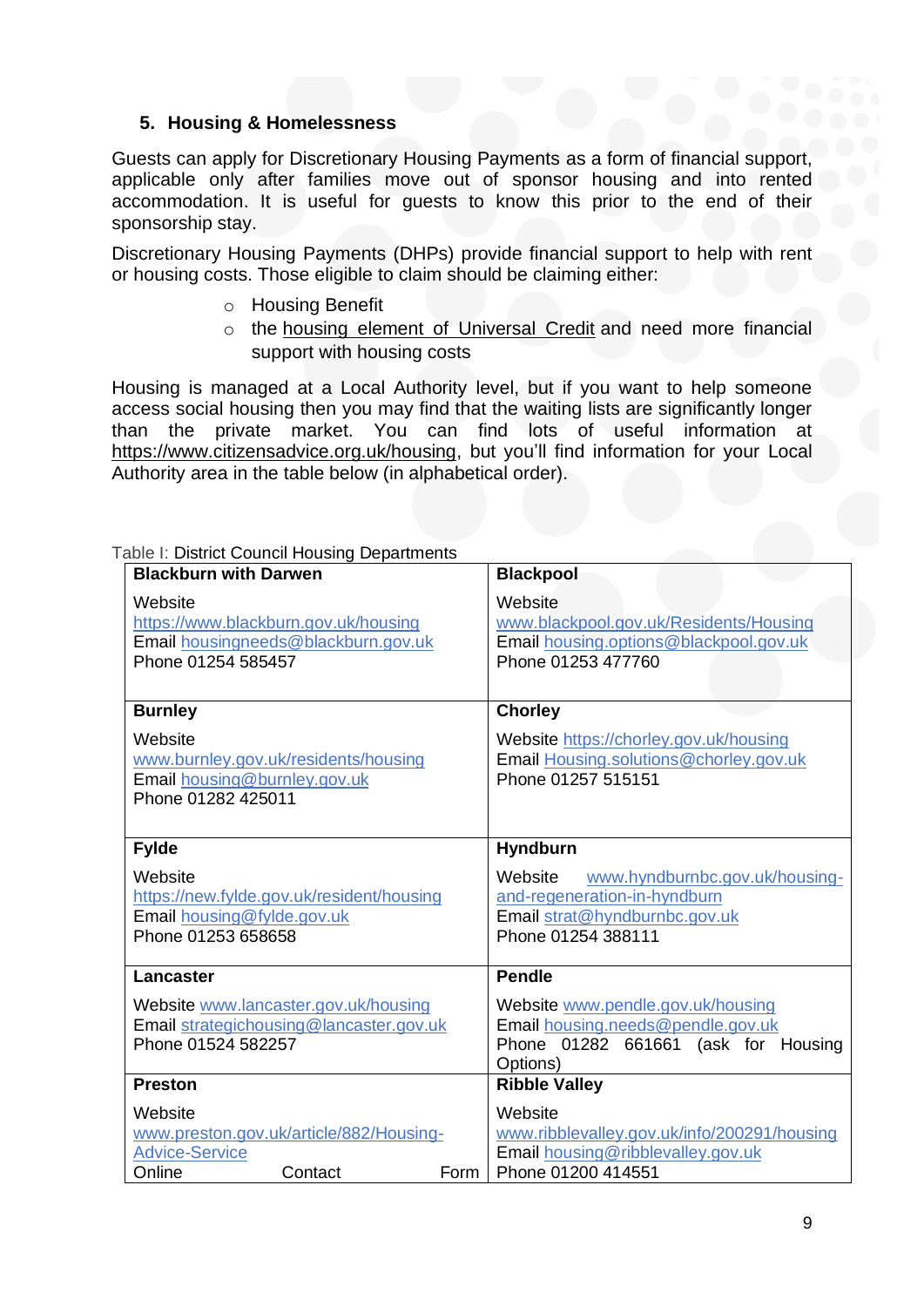| www.preston.gov.uk/article/1738/Contact-<br>housing-advice-form<br>Phone 01772 906412                                                                                                                                                           |                                                                                                                       |
|-------------------------------------------------------------------------------------------------------------------------------------------------------------------------------------------------------------------------------------------------|-----------------------------------------------------------------------------------------------------------------------|
| <b>Rossendale</b>                                                                                                                                                                                                                               | <b>South Ribble</b>                                                                                                   |
| Website<br>www.rossendale.gov.uk/info/210172/housing<br>and homelessness<br>Email housingoptions@rossendalebc.gov.uk<br>Phone 01706 252555                                                                                                      | Website www.southribble.gov.uk/housing<br>Email housing@southribble.gov.uk<br>Phone 01772 625625                      |
| <b>West Lancashire</b>                                                                                                                                                                                                                          | <b>Wyre</b>                                                                                                           |
| Website www.westlancs.gov.uk/housing<br>Email<br>privatesectorhousing@westlancs.gov.uk<br>(Private Sector)<br>Phone 01695 585279<br><b>Homelessness Prevention</b><br>Email homelessness@westlancs.gov.uk<br>Phone 01695 585223 or 01695 585222 | Website<br>www.wyre.gov.uk/housing-options-<br>homelessness<br>Email housingoptions@wyre.gov.uk<br>Phone 01253 891000 |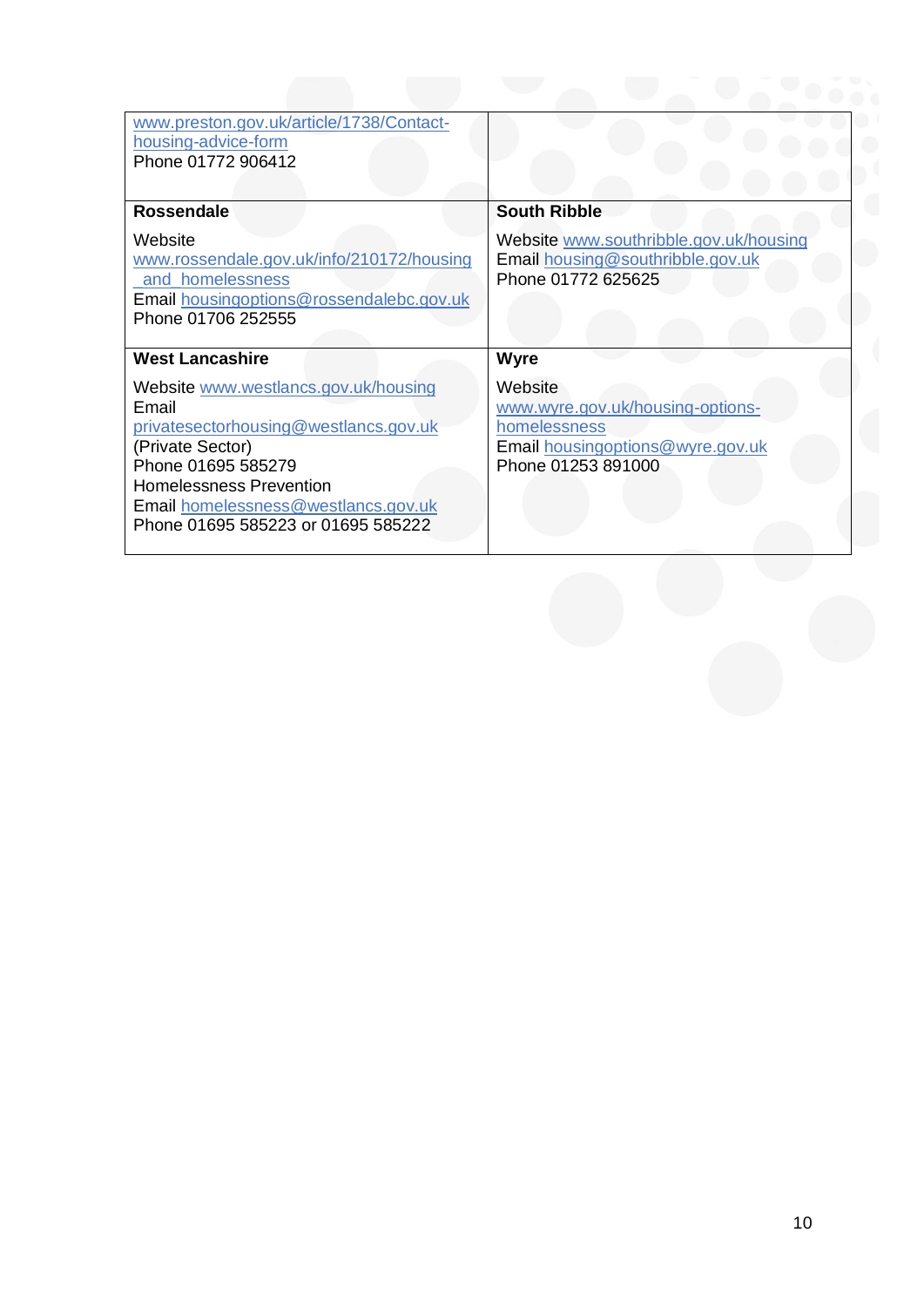# **6. Health**

Guests should be aware that emergency treatment is free for everyone**. In case of accident or a sudden serious illness**, guests should go to the nearest hospital with an Accident and Emergency department. **In life-threatening emergencies, call 999 or 112 immediately**. Guests should also be made aware of the nearest Walk-in or Urgent Treatment centre near you for treatment of minor injuries or for urgent medical advice. They can also obtain advice by calling 111, an NHS operated service.

#### **a. Accessing a GP**

We would urge any new arrivals to prioritise GP registration. The health system can be difficult to navigate, especially if there are language barriers. Guests will have a right to register with a GP and will not need proof of address, immigration status, ID or an NHS number. They can also temporarily register if they are expected to be in an area for more than 24 hours but less than 3 months.

To find your nearest GP: please visit [https://www.nhs.uk/service-search/find-a-gp.](about:blank)

Many practices may request completing an online registration or collect a specific application form from the practice. Standard NHS registration forms, known as GMS1, will need to be printed and completed manually. The document can be accessed as a PDF document from the following link: [https://assets.publishing.service.gov.uk/government/uploads/system/uploads/attach](about:blank) [ment\\_data/file/1017019/GMS1-family-doctor-services-registration-form.pdf.](about:blank)

#### Making Appointments and Translation Services

People may not be able to speak English and may need you to phone the GP on their behalf. GP practices have access to a telephone interpreting service, but you may need to explain the situation and wait for a call-back (which could be hours later). It may be worthwhile to explain to guests that if they wish to book an emergency appointment for that day, it is advisable they ring as soon as the practice opens. A practice may not offer advance appointments however advance appointments slots can be booked weeks into the future with practices that offer this service.

It's also worth noting that the GP may need to be aware that an interpreter is required for the medical appointment itself. Every GP can arrange for translation services and should arrange for it if requested.

#### **6.2 Free Prescriptions**

You can see a full list of who is entitled to free prescriptions here [https://www.nhs.uk/nhs-services/prescriptions-and-pharmacies/who-can-get-free](about:blank)[prescriptions,](about:blank) but generally people of a certain age range (over 60 or under 16) or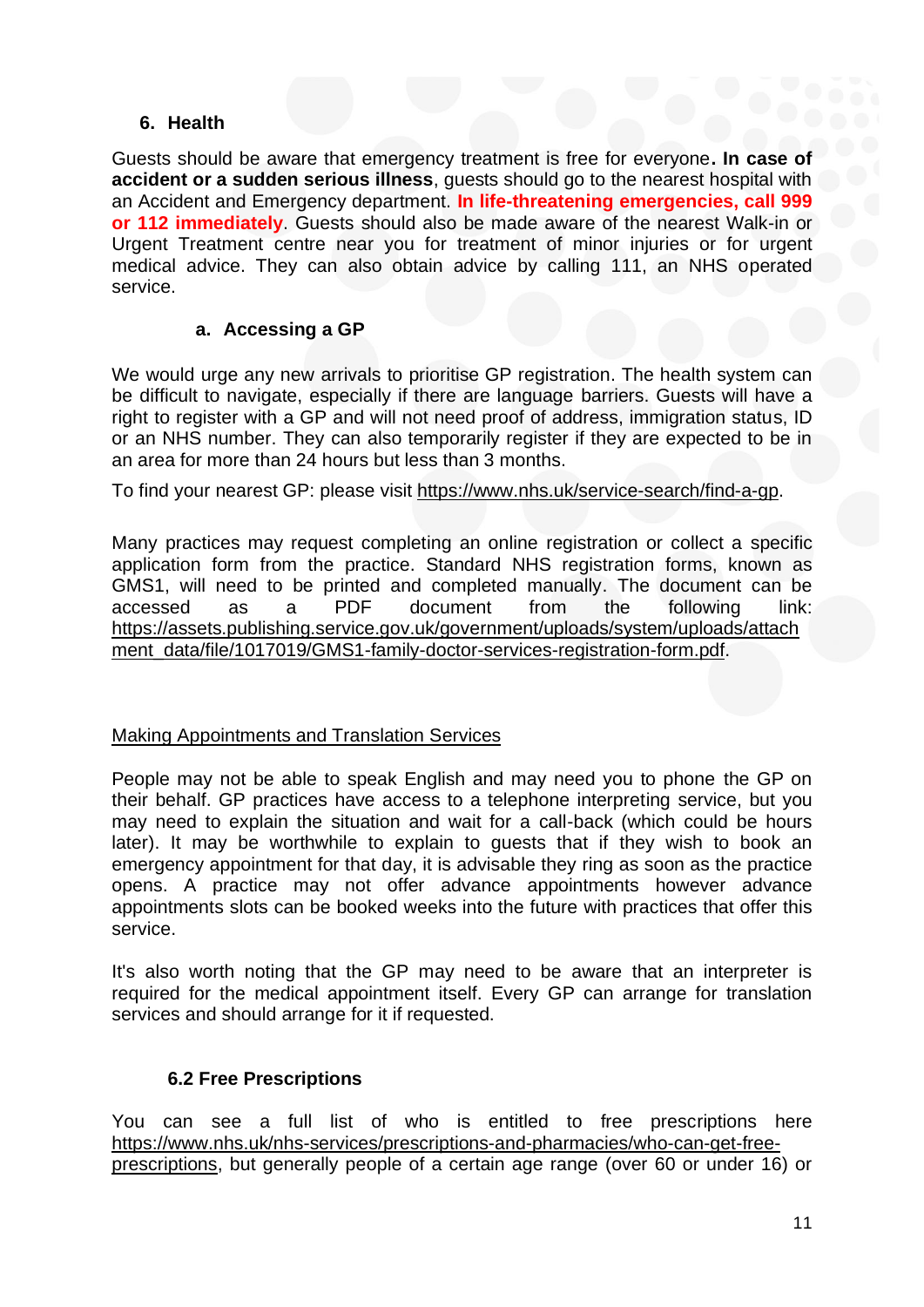people on a low income or benefits would qualify. People who are pregnant or have given birth in the last 12 months are also exempt form costs.

You may be asked for proof of exemption however, which could be a 'MatEx' or 'MedEx' Form. However, for those on benefits or a low income, this would generally be a 'HC2'.

### **6.3 Dentists**

Guests are entitled to NHS dental care. NHS dentistry is only free by exemption.

If you wish to find a dentist you can search for one here, but please note there is a shortage of appointments nationwide – [https://www.nhs.uk/service-search/find-a](about:blank)[dentist.](about:blank)

If you're struggling to find a dentist, then there's some advice here – [https://www.nhs.uk/nhs-services/dentists/how-to-find-an-nhs-dentist.](about:blank)

If you're in pain and need an emergency appointment you can contact the Lancashire & South Cumbria Emergency Dental Helpline on 0300 123 4010 or call NHS 111 for Urgent Dental Care Services (nationwide).

# **6.4 Maternity care and services**

Guests can access maternity care and services. They should contact a GP and see a midwife or GP as early as possible to get the pregnancy (antenatal) care and information on a healthy pregnancy. They are also entitled to be seen by a health visitor.

Table II: Maternity Hospital & Services

#### **Royal Preston Hospital / Chorley & South Ribble Hospital** [https://www.lancsteachinghospitals.nhs.uk/maternity](about:blank) Phone 01772 524 235 Community Midwife Preston – 01772 524 496 Community Midwife Chorley – 01257 245 193

**East Lancashire Hospitals (Blackburn – Burnley – Rossendale)**

[https://elht.nhs.uk/services/maternity-and-newborn-services](about:blank) Burnley General Teaching Hospital Switchboard – 01282 425071 Royal Blackburn Teaching Hospital Switchboard – 01254 263555 Rossendale Birth Centre – 01282 803 434

#### **Blackpool Teaching Hospitals**

Website [https://www.bfwh.nhs.uk/our-services/maternity](about:blank) Self-Referral [https://www.bfwh.nhs.uk/our-services/maternity/maternity-self-referral](about:blank) Main Switchboard 01253 300000 Appointments 01253 953624

**University Hospitals of Morecambe Bay (Lancaster – Barrow in Furness)** Website <https://www.uhmb.nhs.uk/maternity>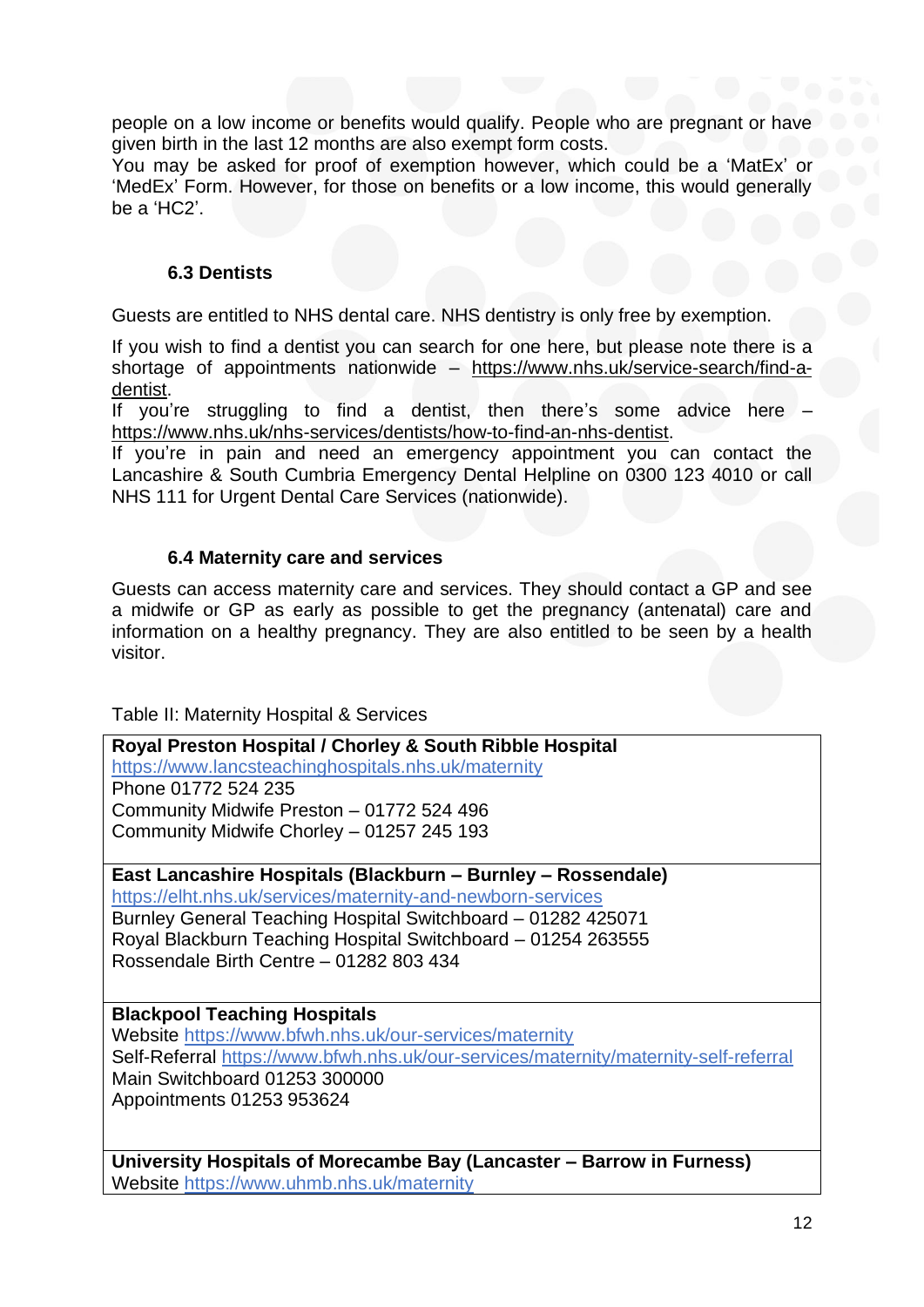Phone 01229 404447

Southport & Ormskirk Hospital NHS Trust Website Southport & Ormskirk Hospital - [NHS Trust \(southportandormskirk.nhs.uk\)](https://www.southportandormskirk.nhs.uk/)

Phone 01704 547471

### Maternity Resources

**Maternity Resource** – [https://www.gov.uk/browse/childcare-parenting/pregnancy](about:blank)[birth](about:blank)

# **6.5 Opticians**

People may qualify for free NHS eye tests and optical vouchers (towards the cost of glasses or contact lenses). To find out if you qualify, please visit [https://www.nhs.uk/nhs-services/opticians/free-nhs-eye-tests-and-optical-vouchers/.](about:blank) You can find your nearest NHS opticians here [https://www.nhs.uk/service](about:blank)[search/find-an-optician.](about:blank)

# **6.6 Mental Health**

#### **Mental Health**

If you're experiencing mental health problems, this can be arranged through the GP. There are also a wide-range of support organisations that offer helplines where you can talk in confidence to a trained advisor

NHS – [https://www.nhs.uk/nhs-services/mental-health-services](about:blank)

Mental Health Crisis Line – 0800 953 0110

Wellbeing Helpline – 0800 915 4640

Wellbeing Texting Service – text 'Hello' to 07860 022 846

Lifeline – 0800 808 8000 – <https://www.lifelinehelpline.info/>

Samaritans – phone 116 123 – [https://www.samaritans.org](about:blank) or 08457 90 90 90 to talk to a trained volunteer

Barnado's Ukrainian Support Helpline – 0800 148 8586

• Mental health organisations – England – <https://www.mind.org.uk/>

To find support in your local area, you can also use the Hub of Hope.

#### **Bereavement & Victim Support**

People may have experienced recent bereavement owing to their circumstances. The following link contains a directory of support across Lancashire and nationally <https://www.lancashiresafeguarding.org.uk/media/1147/bereavement-services.pdf>

#### **Victim Support**

If your guest has been the victim of a crime, including physical or sexual violence, then people can access help. This is regardless of whether the event is recent or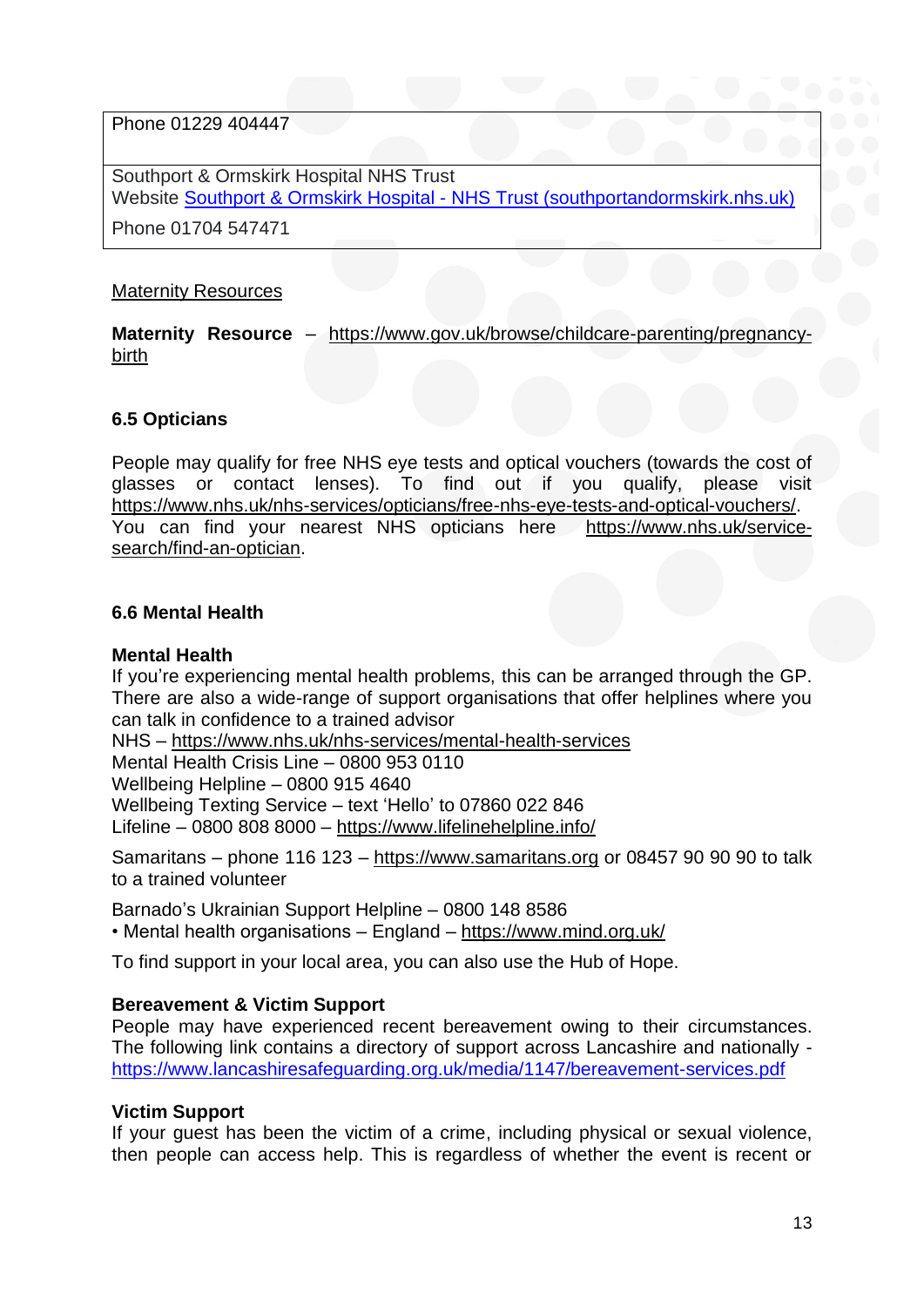historic. People can access NHS services and one to one help through professionals, such as an ISVA (Independent Sexual Violence Advisor).

Find your nearest SARC (Sexual Assault Referral Centre) SARCs are located across the country and available for everyone, regardless of gender, age, the type of incident or when it happened - [https://www.nhs.uk/service-search/other](https://www.nhs.uk/service-search/other-services/Rape-and-sexual-assault-referral-centres/LocationSearch/364)[services/Rape-and-sexual-assault-referral-centres/LocationSearch/364](https://www.nhs.uk/service-search/other-services/Rape-and-sexual-assault-referral-centres/LocationSearch/364)

Help after Rape and Sexual Assault - [https://www.nhs.uk/live-well/sexual](https://www.nhs.uk/live-well/sexual-health/help-after-rape-and-sexual-assault)[health/help-after-rape-and-sexual-assault](https://www.nhs.uk/live-well/sexual-health/help-after-rape-and-sexual-assault)

Rape Crisis Helpline (freephone and open 12 noon to 2.30pm and 7pm to 9pm every day of the year) – 08088 029 999

Lancashire Victim Support Services [https://lancashirevictimservices.org](https://lancashirevictimservices.org/) <https://www.victimsupport.org.uk/resources/lancashire> Helpline (open Mon to Fri from 9am to 6pm) – 0300 323 0085 Out of Hours Helpline – 0808 168 9111

# **6.7 Information on Health Services**

To find a range of health services near you, including Hospitals, Urgent Care and much more, please go to [https://www.nhs.uk/nhs-services/services-near-you/.](about:blank) **Children & Family Services** – [https://www.lancashire.gov.uk/practitioners/supporting-children-and-families/children](about:blank)[and-family-wellbeing-service.](about:blank)

**NHS 111** – A 24/7 Hotline. Just dial 111 from a phone to be put through to an advisor.

**New Arrivals and Immunisation**– You can find resources for new arrivals and vaccinations here: here: here: here: here: here: here: here: here: here: here: here: here: here: here: here: h

[https://www.healthpublications.gov.uk/ViewArticle.html?sp=Smovedtotheukmigranth](https://www.healthpublications.gov.uk/ViewArticle.html?sp=Smovedtotheukmigranthealthimmunisationleaflet) [ealthimmunisationleaflet](https://www.healthpublications.gov.uk/ViewArticle.html?sp=Smovedtotheukmigranthealthimmunisationleaflet)

# **6.8 Coronavirus & Vaccines**

Guests are eligible for a free COVID-19 vaccination. Vaccination appointments can be booked through the NHS web link below. Alternatively, 'Walk in' sites are also available and offer help to those who have not yet registered with a GP.

Booking Vaccination Appointment NHS weblink: [https://www.](https://www/)nhs.uk/conditions/coronavirus-covid19/coronavirus-vaccination/bookcoronavirus-vaccination/

List of 'Walk In' Center Locations: [https://www.](https://www/)nhs.uk/conditions/coronavirus-covid-19/coronavirus-vaccination/find-awalk-in-coronavirus-covid-19-vaccination-site/

The vaccination rate in the Ukraine is much lower than the UK. There may also be people who have received a vaccine that is not registered on the UK NHS database.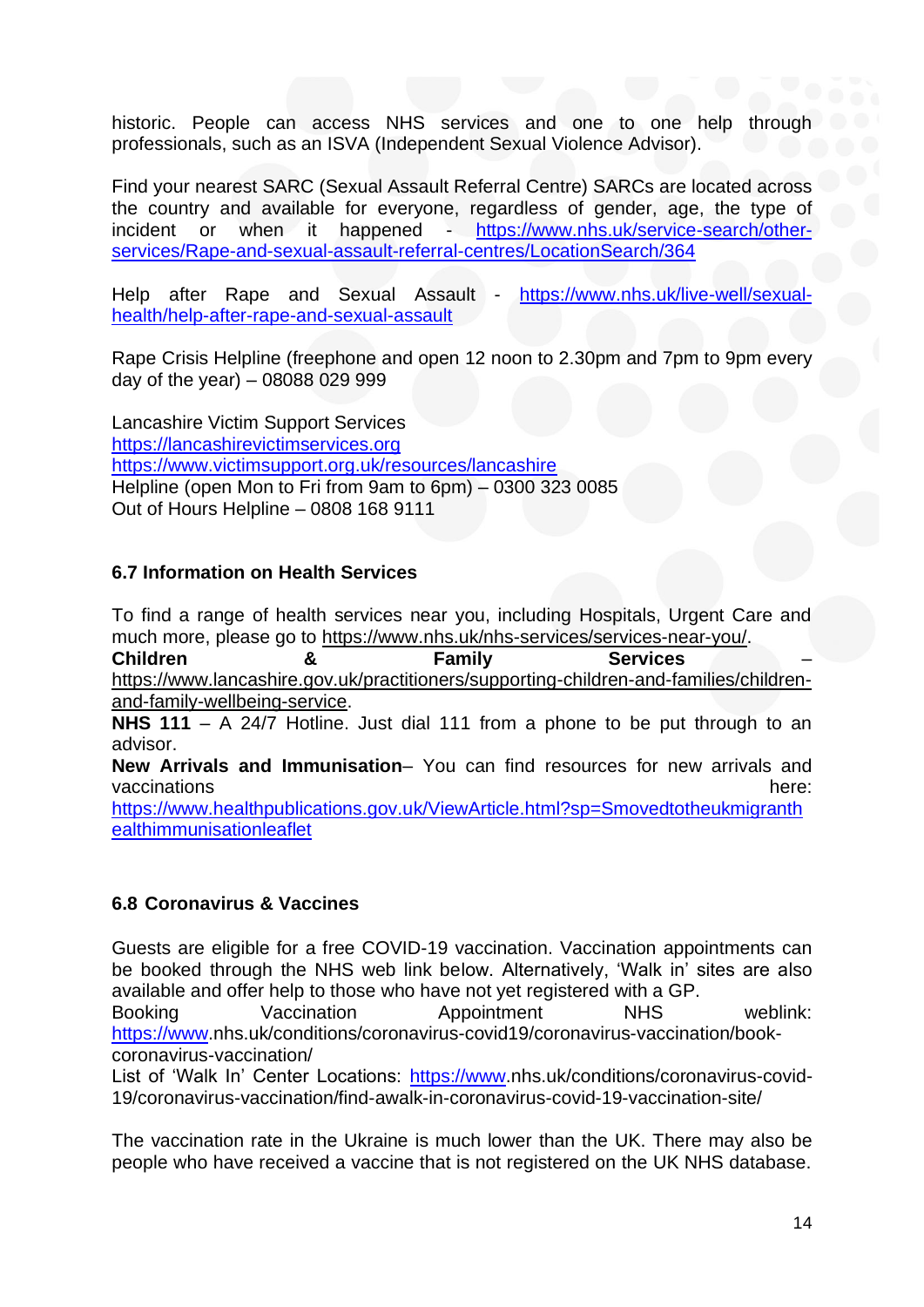If people still have their vaccine card however, then they may be able to have their record adjusted, please speak to your GP.

To book a vaccination, you can also visit [https://www.nhs.uk/conditions/coronavirus](about:blank)[covid-19/coronavirus-vaccination/book-coronavirus-vaccination.](about:blank)

# **Tests**

Lateral Flow Test are no longer free for all. Please visit the following link to order them – [https://www.gov.uk/order-coronavirus-rapid-lateral-flow-tests.](about:blank) You can also call 119, language support is available.

# **Translated Health Information**

You can find a range of translated information on Coronavirus here:

<https://www.doctorsoftheworld.org.uk/?s=coronavirus>

[https://www.gov.uk/government/publications/covid-19-vaccination-easy-read](https://www.gov.uk/government/publications/covid-19-vaccination-easy-read-resources)**[resources](https://www.gov.uk/government/publications/covid-19-vaccination-easy-read-resources)** 

[https://www.healthpublications.gov.uk/ViewArticle.html?sp=Scovid19vaccinationguid](https://www.healthpublications.gov.uk/ViewArticle.html?sp=Scovid19vaccinationguideforadultsversion7ukrainian) [eforadultsversion7ukrainian](https://www.healthpublications.gov.uk/ViewArticle.html?sp=Scovid19vaccinationguideforadultsversion7ukrainian) Ukrainian – COVID Vaccination Guide

[https://www.healthpublications.gov.uk/ViewArticle.html?sp=Scovid19vaccinationguid](https://www.healthpublications.gov.uk/ViewArticle.html?sp=Scovid19vaccinationguideforadultsversion7russian) [eforadultsversion7russian](https://www.healthpublications.gov.uk/ViewArticle.html?sp=Scovid19vaccinationguideforadultsversion7russian) Russian – COVID Vaccination Guide

[https://www.healthpublications.gov.uk/ViewArticle.html?sp=Scovid19vaccineforthose](https://www.healthpublications.gov.uk/ViewArticle.html?sp=Scovid19vaccineforthosewithaweakenedimmunesystemukrainian) [withaweakenedimmunesystemukrainian](https://www.healthpublications.gov.uk/ViewArticle.html?sp=Scovid19vaccineforthosewithaweakenedimmunesystemukrainian) Ukrainian - Vaccination for those with a weakened immune system

[https://www.healthpublications.gov.uk/ViewArticle.html?sp=Scovid19vaccineforthose](https://www.healthpublications.gov.uk/ViewArticle.html?sp=Scovid19vaccineforthosewithaweakenedimmunesystemrussian) [withaweakenedimmunesystemrussian](https://www.healthpublications.gov.uk/ViewArticle.html?sp=Scovid19vaccineforthosewithaweakenedimmunesystemrussian) Russian – Vaccination for those with a weakened immune system

[https://www.healthpublications.gov.uk/ViewArticle.html?sp=Scovid19springboostergu](https://www.healthpublications.gov.uk/ViewArticle.html?sp=Scovid19springboosterguideforover75sukrainian) [ideforover75sukrainian](https://www.healthpublications.gov.uk/ViewArticle.html?sp=Scovid19springboosterguideforover75sukrainian) Ukrainian – Spring Booster for over 75s

[https://www.healthpublications.gov.uk/ViewArticle.html?sp=Scovid19springboostergu](https://www.healthpublications.gov.uk/ViewArticle.html?sp=Scovid19springboosterguideforover75srussian) [ideforover75srussian](https://www.healthpublications.gov.uk/ViewArticle.html?sp=Scovid19springboosterguideforover75srussian) Russian – Spring Booster for over 75s

[https://www.healthpublications.gov.uk/ViewArticle.html?sp=Scovid19vaccinationguid](https://www.healthpublications.gov.uk/ViewArticle.html?sp=Scovid19vaccinationguideforyoungpeoplemainguideukrainian) [eforyoungpeoplemainguideukrainian](https://www.healthpublications.gov.uk/ViewArticle.html?sp=Scovid19vaccinationguideforyoungpeoplemainguideukrainian) Ukrainian – Vaccinations for 12 to 17 year olds

[https://www.healthpublications.gov.uk/ViewArticle.html?sp=Scovid19vaccinationguid](https://www.healthpublications.gov.uk/ViewArticle.html?sp=Scovid19vaccinationguideforyoungpeoplemainguiderussian) [eforyoungpeoplemainguiderussian](https://www.healthpublications.gov.uk/ViewArticle.html?sp=Scovid19vaccinationguideforyoungpeoplemainguiderussian) Russian – Vaccinations for 12 to 17 year olds

[https://www.healthpublications.gov.uk/ViewArticle.html?sp=Scovid19vaccinationguid](https://www.healthpublications.gov.uk/ViewArticle.html?sp=Scovid19vaccinationguideforparentsofchildrenaged5to11yearsukrainian) [eforparentsofchildrenaged5to11yearsukrainian](https://www.healthpublications.gov.uk/ViewArticle.html?sp=Scovid19vaccinationguideforparentsofchildrenaged5to11yearsukrainian) Ukrainian – Vaccination for 5 to 11 year olds

[https://www.healthpublications.gov.uk/ViewArticle.html?sp=Scovid19vaccinationguid](https://www.healthpublications.gov.uk/ViewArticle.html?sp=Scovid19vaccinationguideforparentsofchildrenaged5to11yearsrussian) [eforparentsofchildrenaged5to11yearsrussian](https://www.healthpublications.gov.uk/ViewArticle.html?sp=Scovid19vaccinationguideforparentsofchildrenaged5to11yearsrussian) Russian – Vaccination for 5 to 11 year olds

Here is an easy to read guide for pregnant, childbearing or breastfeeding women: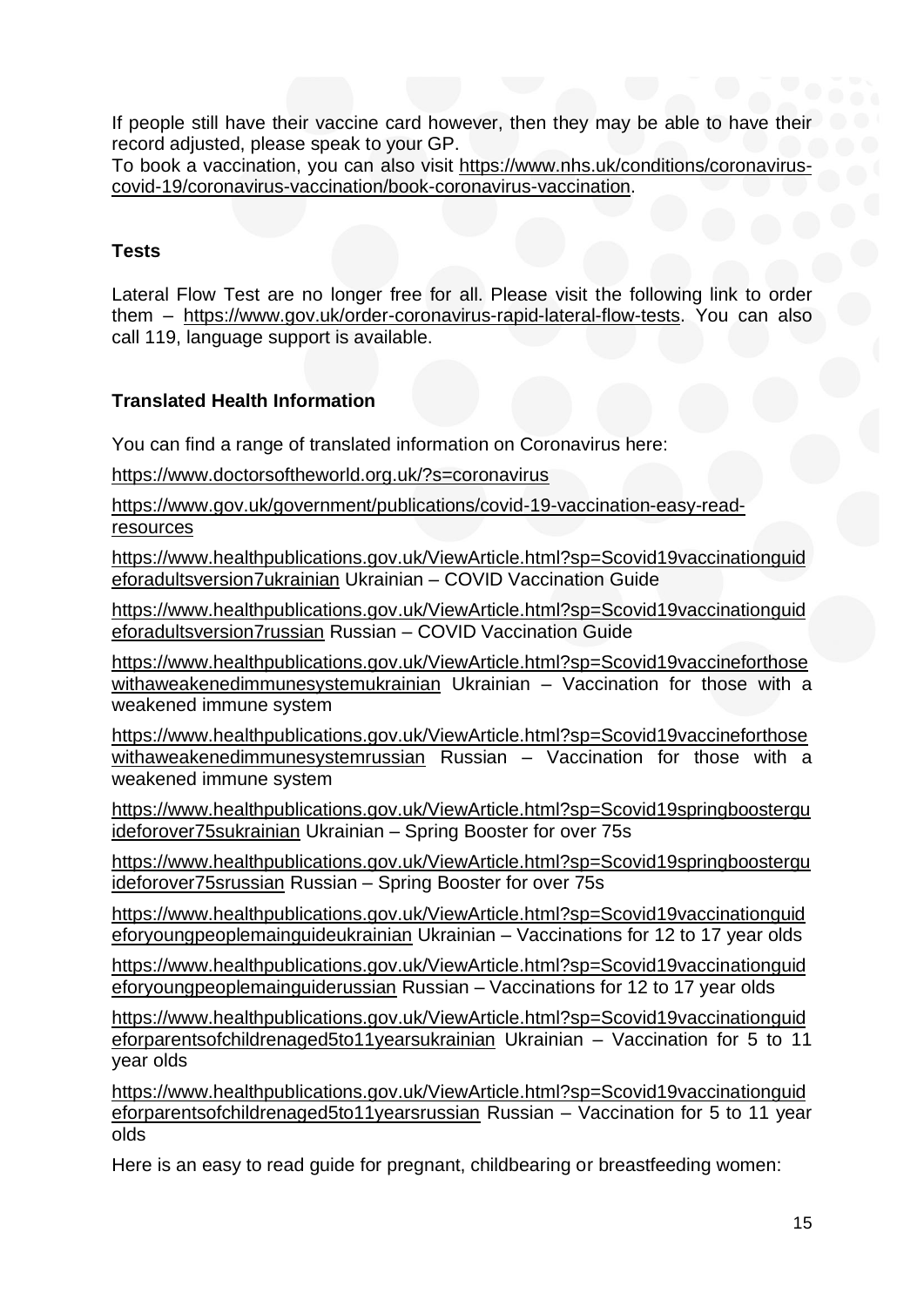[https://www.healthpublications.gov.uk/ViewArticle.html?sp=Scovid19easyreadvaccin](https://www.healthpublications.gov.uk/ViewArticle.html?sp=Scovid19easyreadvaccinationguideforpregnantwomenukrainian) [ationguideforpregnantwomenukrainian](https://www.healthpublications.gov.uk/ViewArticle.html?sp=Scovid19easyreadvaccinationguideforpregnantwomenukrainian) Ukrainian

[https://www.healthpublications.gov.uk/ViewArticle.html?sp=Scovid19easyreadvaccin](https://www.healthpublications.gov.uk/ViewArticle.html?sp=Scovid19easyreadvaccinationguideforpregnantwomenrussian) [ationguideforpregnantwomenrussian](https://www.healthpublications.gov.uk/ViewArticle.html?sp=Scovid19easyreadvaccinationguideforpregnantwomenrussian) Russian

MMR for all leaflet – measles, mumps and rubella (English/Ukrainian): <https://www.gov.uk/government/publications/mmr-for-all-general-leaflet>

TB, BCG and your baby leaflet (English/Ukrainian) <https://www.gov.uk/government/publications/tb-bcg-and-your-baby-leaflet>

New to UK Vaccinations Leaflet Ukrainian [https://www.healthpublications.gov.uk/ViewArticle.html?sp=Smovedtotheukmigranth](https://www.healthpublications.gov.uk/ViewArticle.html?sp=Smovedtotheukmigranthealthimmunisationleafletukrainian-1920) [ealthimmunisationleafletukrainian-1920](https://www.healthpublications.gov.uk/ViewArticle.html?sp=Smovedtotheukmigranthealthimmunisationleafletukrainian-1920)

New to UK Vaccinations Leaflet Russian [https://www.healthpublications.gov.uk/ViewArticle.html?sp=Smovedtotheukmigranth](https://www.healthpublications.gov.uk/ViewArticle.html?sp=Smovedtotheukmigranthealthimmunisationleafletrussian) [ealthimmunisationleafletrussian](https://www.healthpublications.gov.uk/ViewArticle.html?sp=Smovedtotheukmigranthealthimmunisationleafletrussian)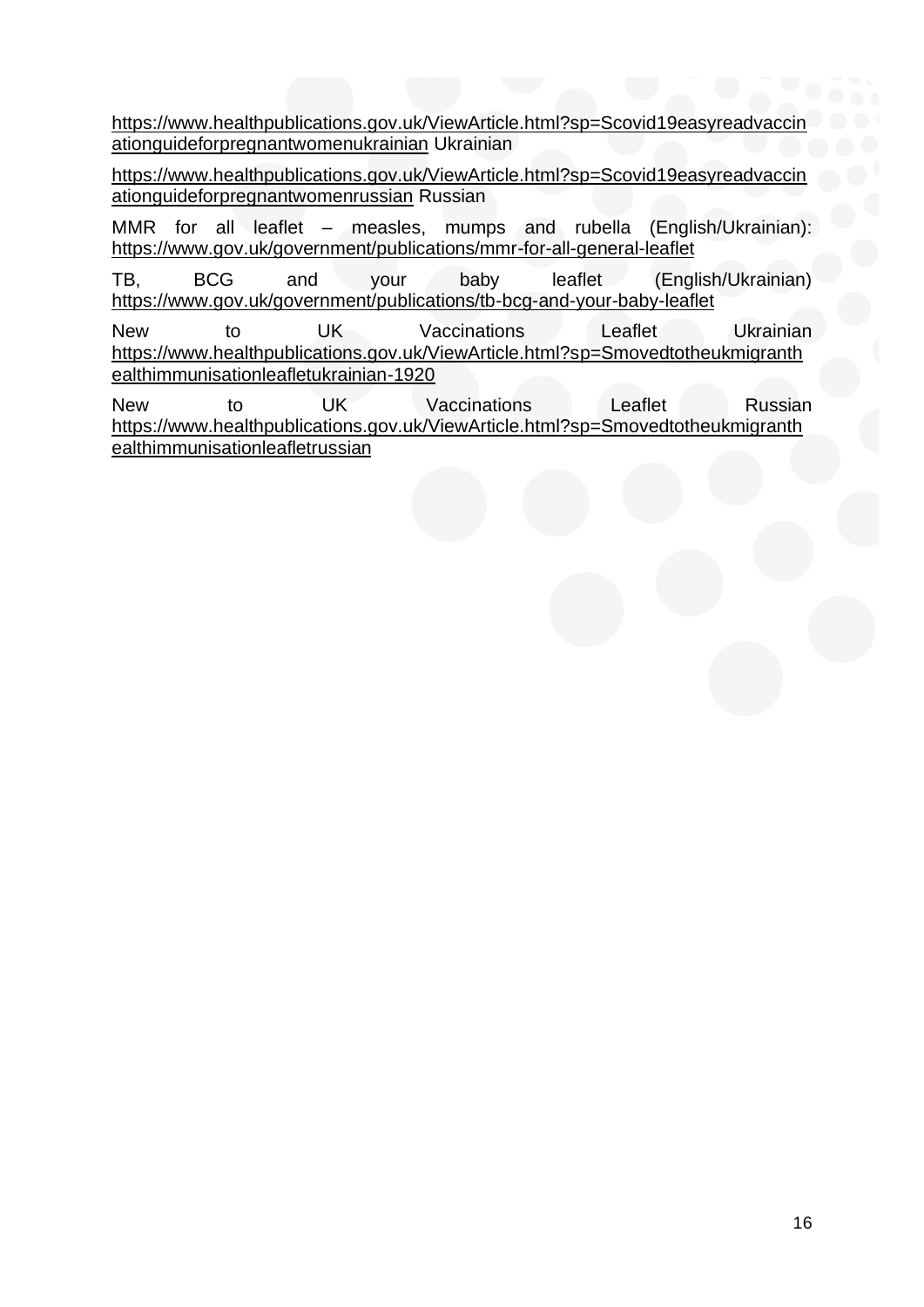# **7 Education & ESOL**

# **7.1 Schooling**

If you or your guest have a child of school age then there is a statutory duty upon the Local Authority to provide some form of education for them, however there is a shortage of places across many parts of Lancashire, so there may be a delay in sourcing a place. When a place is offered, it may not be the persons first choice, but it's important to think carefully before refusing any place. Any refusal(s) could greatly affect the waiting time for a placement. Information on 'school age' and how to apply follows here:

Term: September 2021 to July 2022 = Children born from 31/08/2017 to 01/09/2005

If the child falls within the above age group, then you will need to make an 'in-year' application. Please contact one of the following Pupil Access Teams dependent upon your location:

| Lancaster - Morecambe - Wyre<br><b>Fylde</b>                                                                                                                                                          | Preston - South Ribble - Chorley -<br><b>West Lancashire</b>                                                                                                                                                                                                              |
|-------------------------------------------------------------------------------------------------------------------------------------------------------------------------------------------------------|---------------------------------------------------------------------------------------------------------------------------------------------------------------------------------------------------------------------------------------------------------------------------|
| Email:<br>pupilaccessteam.north@lancashire.gov.<br><u>uk</u><br>Phone: 01524 581 148<br>(Monday to Friday from 9am to 5pm,<br>excluding bank holidays)                                                | Email:<br>SouthAdmissions@lancashire.gov.uk<br>Phone: 01772 532 109<br>(Monday to Friday from 9am to 5pm,<br>excluding bank holidays)                                                                                                                                     |
| Hyndburn - Ribble Valley - Burnley -<br>Pendle - Rossendale<br>Email:<br>Pupil.AccessEast@lancashire.gov.uk<br>Phone: 01254 220 747<br>(Monday to Friday from 9am to 5pm,<br>excluding bank holidays) | <b>Blackpool</b><br>Email: schoolaccess@blackpool.gov.uk<br>Phone: 01253 476 446 or 01253 476 637<br>You can also fill in an online application<br>for Blackpool here:<br>www.blackpool.gov.uk/Residents/Educati<br>on-and-schools/Forms/In-year-<br>admissions-form.aspx |
| <b>Blackburn with Darwen</b><br>Email: admissions@blackburn.gov.uk                                                                                                                                    |                                                                                                                                                                                                                                                                           |
|                                                                                                                                                                                                       |                                                                                                                                                                                                                                                                           |

Table III: Pupil Access and Admissions Team by location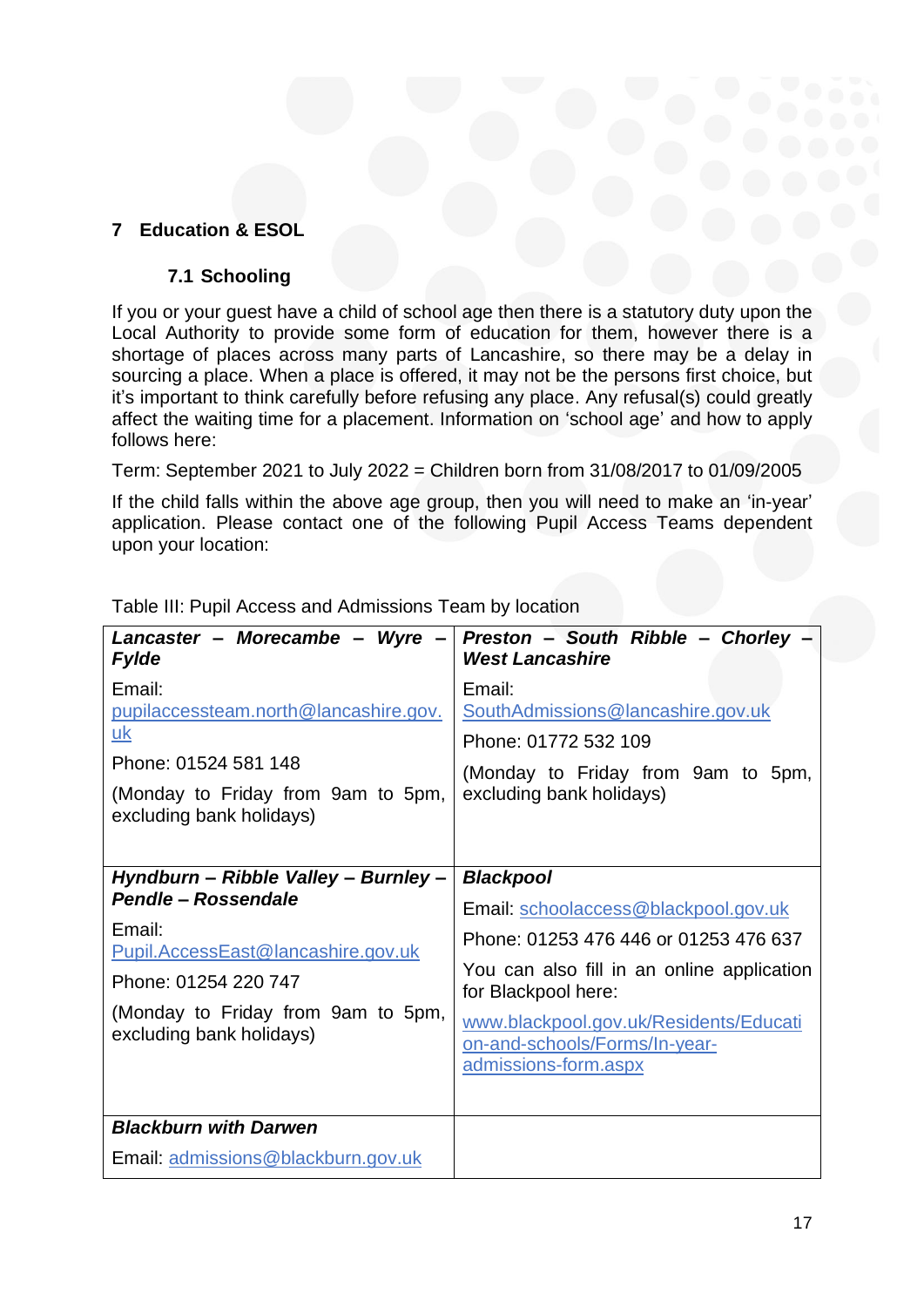| Phone: 01254 666 605 |  |  |
|----------------------|--|--|
|                      |  |  |

If a child is due to start school in September 2022 (people born from 01/09/2017 to 31/08/2018) then please contact one of the above teams as soon as possible about a late application and explain your circumstances.

For those who will need to apply for the term starting September 2023 (people born from 01/09/2018 to 31/08/2019) then you can apply between September 2022 and January 2023. Please visit [www.lancashire.gov.uk/children-education](about:blank)[families/schools/apply-for-a-school-place/](about:blank) for more information.

# **7.1.2 Subsidised Travel and Free School Dinners**

The law states that free **travel** must be provided if a child under 8 is a distance of over 2 miles from the nearest qualifying school. This rises to 3 miles for children ages 8 and over, and distances are measured by the 'shortest suitable walking route'. This doesn't take into account any low-income families, and there are further allowances to soften travel expenditure in such cases. To read the current policy please visit [www.lancashire.gov.uk/media/915678/home-to-mainstream-school](about:blank)[transport-policy-2021-22.pdf.](about:blank) You can also ring the school travel line for advice, dial 0300 123 6738.

Children in Infant school (Reception, Year 1 & Year 2) are all offered **free school meals**, but for any children from year 3 and onwards, they'll only qualify if they're in receipt of certain benefits and you'll still need to apply for them. Nursery children can also access free meals in certain circumstances. For more information, please visit [www.lancashire.gov.uk/children-education-families/schools/free-school-meals/.](about:blank)

# **7.2 Pre-School**

Children can access a nursey or a childminder but there may be costs involved. Please see the link for a range of useful information: [https://fisonline.lancashire.gov.uk/SynergyWeb/.](about:blank)

People can also access a certain number of hours for free dependent upon their personal circumstances. For further information please contact the Family Information Service on [FIS@lancashire.gov.uk](about:blank) or 0300 123 6712.

*Funded Childcare for 2 year olds = 15 hours, eligibility criteria applies. Funded Childcare for 3 & 4 year olds = 15 hours for all, 30 hours for some working families, eligibility criteria applies.*

# **7.3 Further, Higher Education & Vocational Training**

*Colleges* – People are required to be in some form of education or training until the age of 18, but adults may also wish to apply for further or higher education. You can find information on colleges across Lancashire here: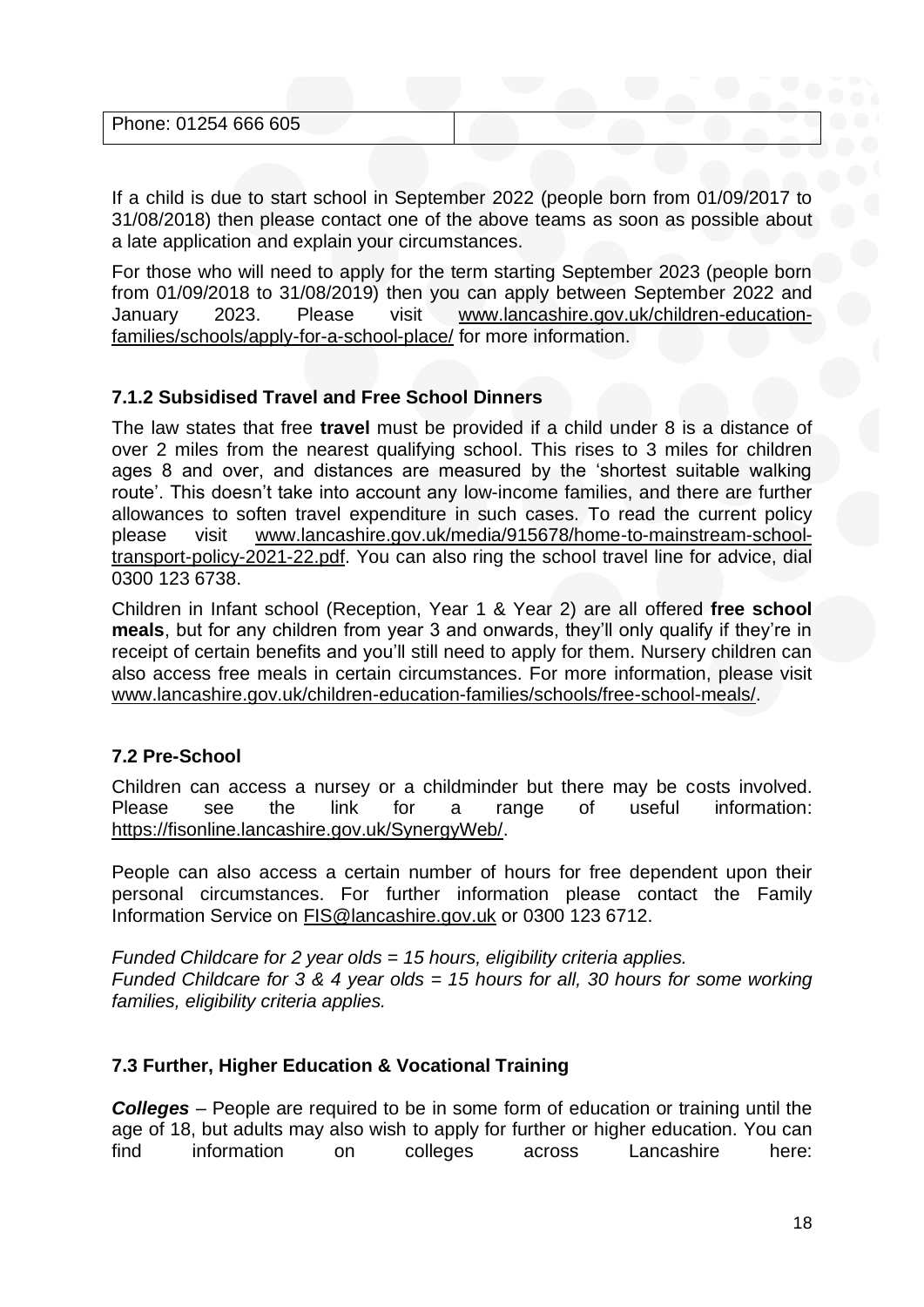[https://www.lancashire.gov.uk/children-education-families/special-educational](about:blank)[needs-and-disabilities/education/find-a-college/.](about:blank)

**Sixth Form** – If you wish to consider a sixth form college you'll find information on them here, but please note places may be prioritised for those who have attended the school and you'll need to contact them directly about admissions: [https://www.lancashire.gov.uk/children-education-families/schools/apply-for-a](about:blank)[school-place/sixth-form-at-lancashire-maintained-schools/.](about:blank)

*University Training Schools, Studio Schools & Vocational Training* – if you're aged between 14 and 19 with a view to moving into a certain area of work, such as engineering or digital media, then one of these courses might suit you. Please visit [https://www.lancashire.gov.uk/children-education-families/schools/apply-for-a](about:blank)[school-place/university-technical-colleges-and-studio-schools/](about:blank) for a list of premises in the area.

*Lancashire Skills Hub* is also an excellent resource for people aged from 16+ and looking to expand their horizons into the workforce. You can visit [https://www.lancashireskillshub.co.uk](about:blank) for more information.

*University* – To apply for university please visit the UCAS website. You can also find lots of helpful information about the process: [https://www.ucas.com.](about:blank) You may want to consider one of the following in Lancashire: UCLAN (University of Central Lancashire) – [https://www.uclan.ac.uk](about:blank) Lancaster University – [https://www.lancasterisc.com](about:blank) Edge Hill University – [https://www.edgehill.ac.uk](about:blank) University Centre Blackpool – [https://www.blackpool.ac.uk/university-centre](about:blank) University Centre Blackburn – [https://www.blackburn.ac.uk/university](about:blank)

# **7.4ESOL (English to Speakers of Other Languages)**

If your Guests need support to access English language provision then please email Refugee Resettlement ESOL Coordinator, Mary Sharples, at Mary. Sharples@lancashire.gov.uk. Your guest could receive an assessment or relevant signposting to local classes.

A comprehensive list of ESOL resources is available online at: [Homes for Ukraine](https://www.lancashire.gov.uk/council/support-for-ukraine/checklist/?msclkid=a7953866bb7111ec8308ab00767d520b)  scheme - [Lancashire County Council](https://www.lancashire.gov.uk/council/support-for-ukraine/checklist/?msclkid=a7953866bb7111ec8308ab00767d520b)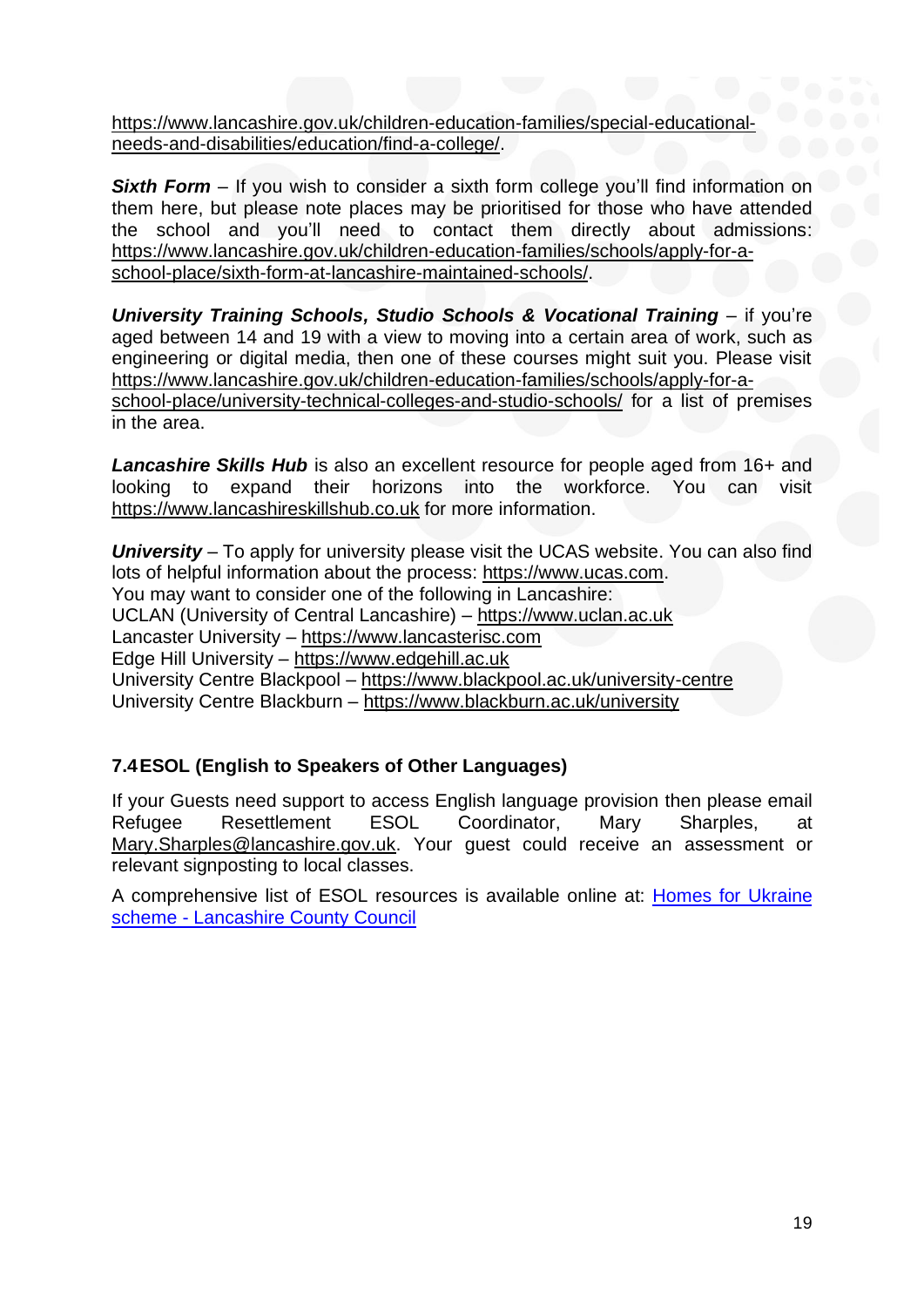# **8 Employment**

Guests will have the right to work as soon as they arrive in the UK. Guests can search for employment through the following avenues:

- 1. Use a free government website called 'Find a Job' which connects with thousands of employers from across the UK – more information can be found at [https://www.](https://www/)gov.uk/find-a-job
- 2. Individual work coaches will be assigned through your local Job Centre Plus office who can support in job searches and applications for local employment opportunities
- 3. Search in local and national newspapers or websites for advertised employment opportunities
- 4. Register with a recruitment agency or job search websites including:
	- Indeed [https://uk.](https://uk/)indeed.com/
	- Reed <https://www.reed.co.uk/>
	- CV Library <https://www.cv-library.co.uk/>
	- The Guardian Jobs <https://jobs.theguardian.com/jobs/>
	- Total Jobs <https://www.totaljobs.com/>
	- Monster [https://www.](https://www/)monster.co.uk/
	- Job Centre [https://www.](https://www/)gov.uk/contact-jobcentre-plus

#### **8.1 Careers Advice**

Guests can obtain careers advice and support from the National Careers Service which gives careers information to adults in England – in the community, online and on the phone. Please see the following link for more information: https://nationalcareers.service.gov.uk

#### **8.2 Proving your right to work**

Employers must check that Guests are allowed to work in the UK. They will be entitled to using their Biometric Residence Permit as evidence of their status in the UK, including their right to work. Guests can prove their status digitally to an employer using the online service at: https://www.gov.uk/prove-right-to-work

#### **8.3 National Minimum Wage**

In the UK, workers are entitled to certain employment rights, including the national Minimum Wage.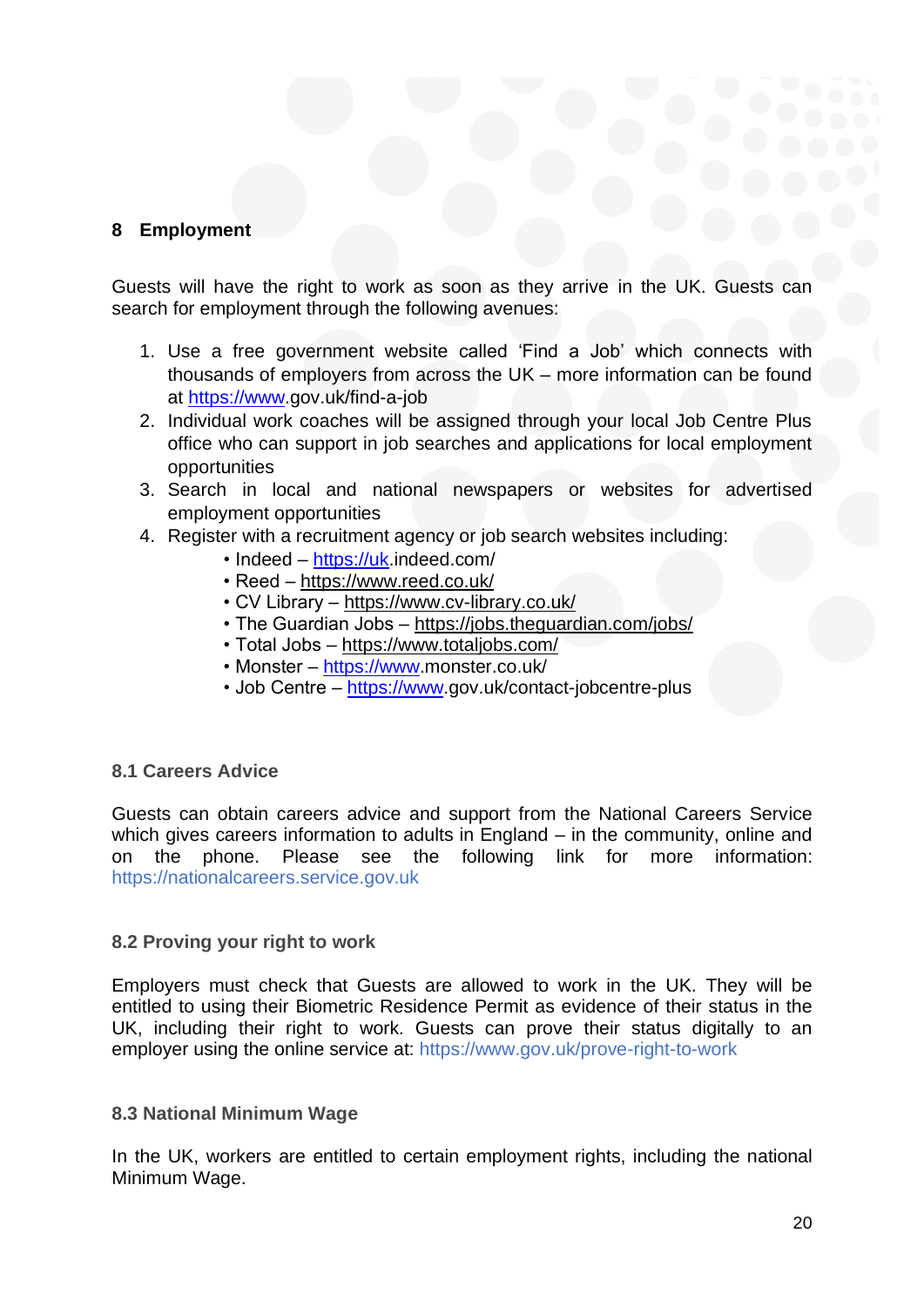For more information on Employment rights: https://www.gov.uk/employment status/worker

Should you require further assistance in understanding employment rights, contact your local Citizens Advice Bureau: https://www.citizensadvice.org.uk/work/rights-atwork

### **8.4 Employment Platforms in Lancashire**

United for Ukraine has been set up by businesses and other partners across the North of England to support in providing access to employment and support services including job opportunities.

The web address is<https://www.unitedforukraine.org.uk/>

Contacts are [jobs@unitedforukraine.org.uk](mailto:jobs@unitedforukraine.org.uk) and [david.flanagan@growthco.uk](mailto:david.flanagan@growthco.uk)

# **8.5 Professional Equivalence**

Professional qualification from outside of the UK will need to be officially recognised by the appropriate regulator if your guests would like to work in the profession. This must be done even if they are looking to temporarily work in the profession or carry one-off work. The UK Centre for Professional Qualifications (UK CPQ) is a free service that can provide information to help with recognising qualifications in the UK.

The UK CPQ website provides more information on whether a profession is regulated and on entry requirements:

Website: <https://cpq.ecctis.com/> Telephone: 0871 226 2850

There are over 200 regulated professions in the UK. A list of the regulated professions is available on the UK Government website: https://www.gov.uk/government/publications/professions-regulated-by-law-in-theukand-their-regulators

#### **8.6 Paying Taxes in the UK**

Guests will need to pay taxes in the UK. If they are employed by an organisation, this will often be directly deducted from monthly salary through a system called Pay-As-You-Earn (PAYE). If, however, they are self-employed they will need to be aware of their responsibility to declare that income and pay the right amount of tax.

More information available: https://www.gov.uk/estimate-income-tax For further advice, you can contact HMRC directly, or Citizens Advice, as well as professional accountants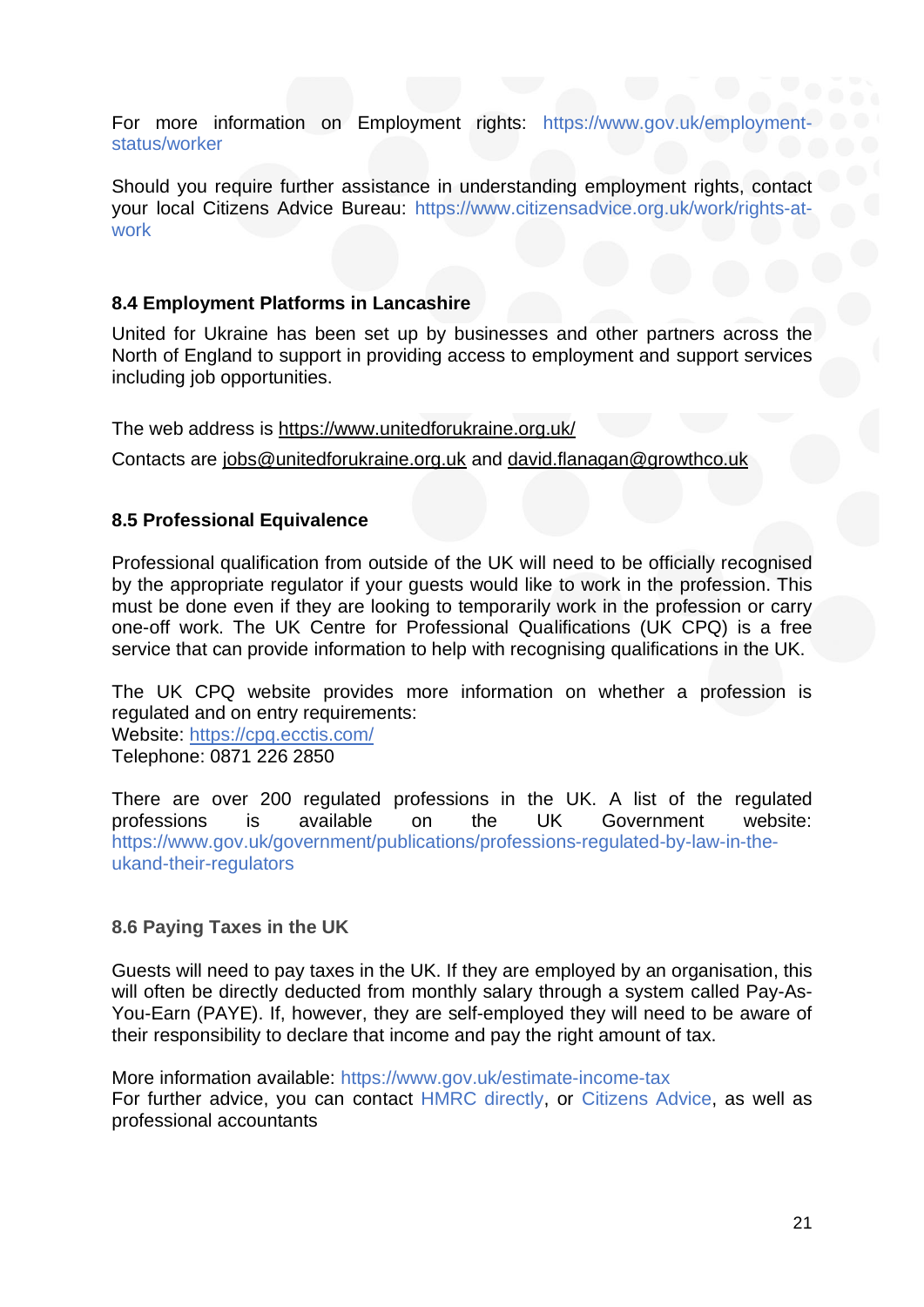# **8.7 Paying National Insurance contributions (NICs)**

Guests will pay National Insurance contributions to qualify for certain benefits and the State Pension and pay mandatory National Insurance if they are 16 or over and are either:

- An employee earning above £184 a week
- Self-employed and making a profit of £6,515

More information on National Insurance can be found on the GOV.UK website at: National Insurance.gov.uk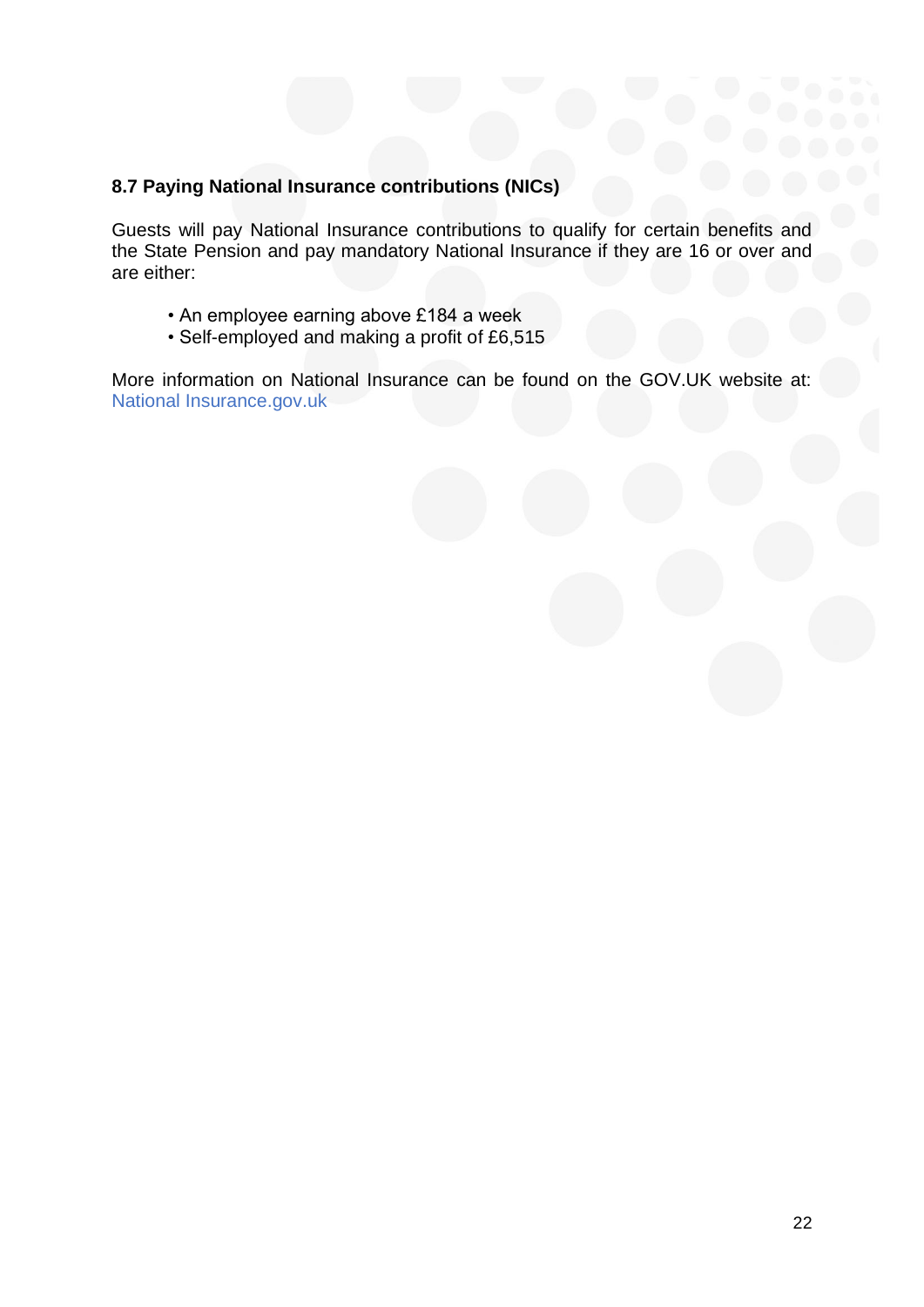# **9 Safeguarding**

# **9.1 Wellbeing & Social Care**

In your role as a sponsor, you could find yourself in a position where you need to raise concerns with local services. You may want to consider some Safeguarding Training so please keep an eye out on the LRIT page on the Lancashire County Council website for updates. You can report a range of concerns to the following, including Adults and Children's services, but there's also some helpful information with regards to preventative measures and living with disabilities:

| <b>Lancashire County Council</b>                                                 | <b>Blackpool Council</b>               |  |  |  |
|----------------------------------------------------------------------------------|----------------------------------------|--|--|--|
| Website                                                                          | Website                                |  |  |  |
| www.lancashire.gov.uk/health-and-                                                | www.blackpool.gov.uk/Residents/Health- |  |  |  |
| social-care                                                                      | and-social-care/Health-and-social-care |  |  |  |
| Children's or Adults Safeguarding 0300                                           | Children's Services 01253 477299       |  |  |  |
| 123 6720 or out of hours 0300 123 6722                                           | <b>Adults Services 01253 477592</b>    |  |  |  |
|                                                                                  |                                        |  |  |  |
| <b>Blackburn with Darwen Council</b>                                             |                                        |  |  |  |
| Website                                                                          |                                        |  |  |  |
| www.blackpool.gov.uk/Residents/Health-and-social-care/Health-and-social-care     |                                        |  |  |  |
| for Health                                                                       |                                        |  |  |  |
| Adult Social Care https://blackburn.gov.uk/adult-social-care                     |                                        |  |  |  |
| Child Protection www.blackburn.gov.uk/children-and-young-people/child-protection |                                        |  |  |  |
| Children's Services 01254 666400 or out of hours 01254 587547                    |                                        |  |  |  |
| <b>Adults Services 01254 585949</b>                                              |                                        |  |  |  |

# **If you are concerned for an adult or child that is in immediate danger, please dial 999**

# **9.2 Modern Slavery & Trafficking**

Sadly, both modern slavery and trafficking are more common than you might realize, with networks on local, national and international levels. These groups can be expert in finding opportunity in the most tragic of circumstances, hence we ask that you're vigilant with your guests. Human traffickers may exploit the situation to get someone they intend to exploit into the UK.

If your guest does not arrive or goes missing and you have concerns, please report it to the Police immediately. You can find information here: [www.lancashire.police.uk/help-advice/safer-communities/missing-people.](about:blank)

There are many different types of Modern Slavery, but some of the most common in the UK centre around Forced Labour, Sexual Exploitation, Criminal Exploitation and Domestic Servitude. Here are some common signs to look out for:

- Lack of official documents, such as a Passport, BRP Card or Driving License
- Strange and long working hours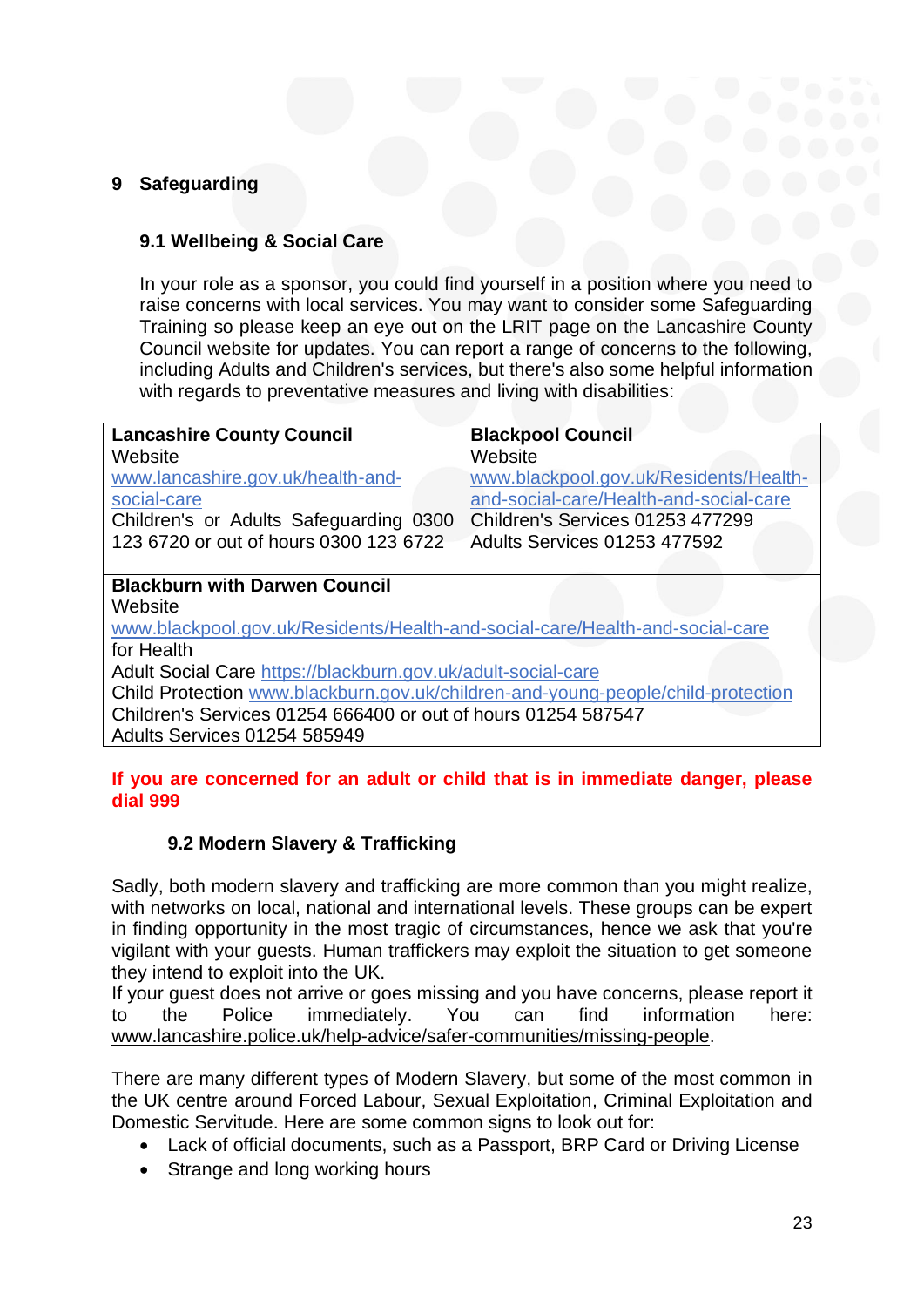- People may not be allowed to travel to work on their own
- Some victims may be 'branded' with a mark, such as a tattoo
- Fear of authorities
- Signs of physical harm
- An apparent lack of financial independence
- People appearing scared and intimidated by others around them

# **Seeking Help**

Modern Slavery Helpline 0800 012 1700 Lancashire Victims Services 0300 323 0085 Crimestoppers UK 0800 555 111 Police 101, but if the person is in immediate danger dial 999

# **9.3 PTSD (Post-Traumatic Stress Disorder) & Vicarious Trauma**

People may have experienced terrible events before and during their journey, which may leave them vulnerable to a range of illnesses. PTSD & Vicarious Trauma can be particularly common amongst those fleeing conflict, but they may need your support to get help. Symptoms can include flashbacks, hypervigilance, irritability, anxiety, sleep deprivation and a general emotional emptiness. If you feel this is affecting your guest, please support them to contact their GP, but there are also some links here which could help you:

Lancashire Traumatic Stress Service [www.lscft.nhs.uk/lancashire-traumatic-stress](about:blank)[service](about:blank)

PTSD UK [www.ptsduk.org/](about:blank)

Freedom from Torture [www.freedomfromtorture.org](about:blank)

# **9.4 Domestic Abuse**

If you believe someone is experiencing Domestic Abuse either now or in the past, then there's support out there for them. If you want to report Domestic Abuse ring 999 in an emergency or 101 to speak to the police. You can find various resources on the following websites:

[www.lancashire.gov.uk/health-and-social-care/your-health-and-wellbeing/domestic](about:blank)[abuse](about:blank)

[www.lancashire.police.uk/help-advice/personal-safety/domestic-abuse.aspx](about:blank) [www.gov.uk/guidance/domestic-abuse-how-to-get-help#get-help-and-support](about:blank#get-help-and-support)

#### **Lancashire Domestic Abuse Helpline services**

Blackburn – The Wish Centre: 01254 260465

Blackpool – SafeNet: 07891/ 01253 347119 & Fylde Coast Women's Aid – 01253 596699

Lancashire Victims Services: 0300 323 0085

Lancashire Refuges: 0300 303 3581 Phone lines staffed 24 hours a day. Updates of bed space is available: [www.lancashirerefuges.org.uk](about:blank)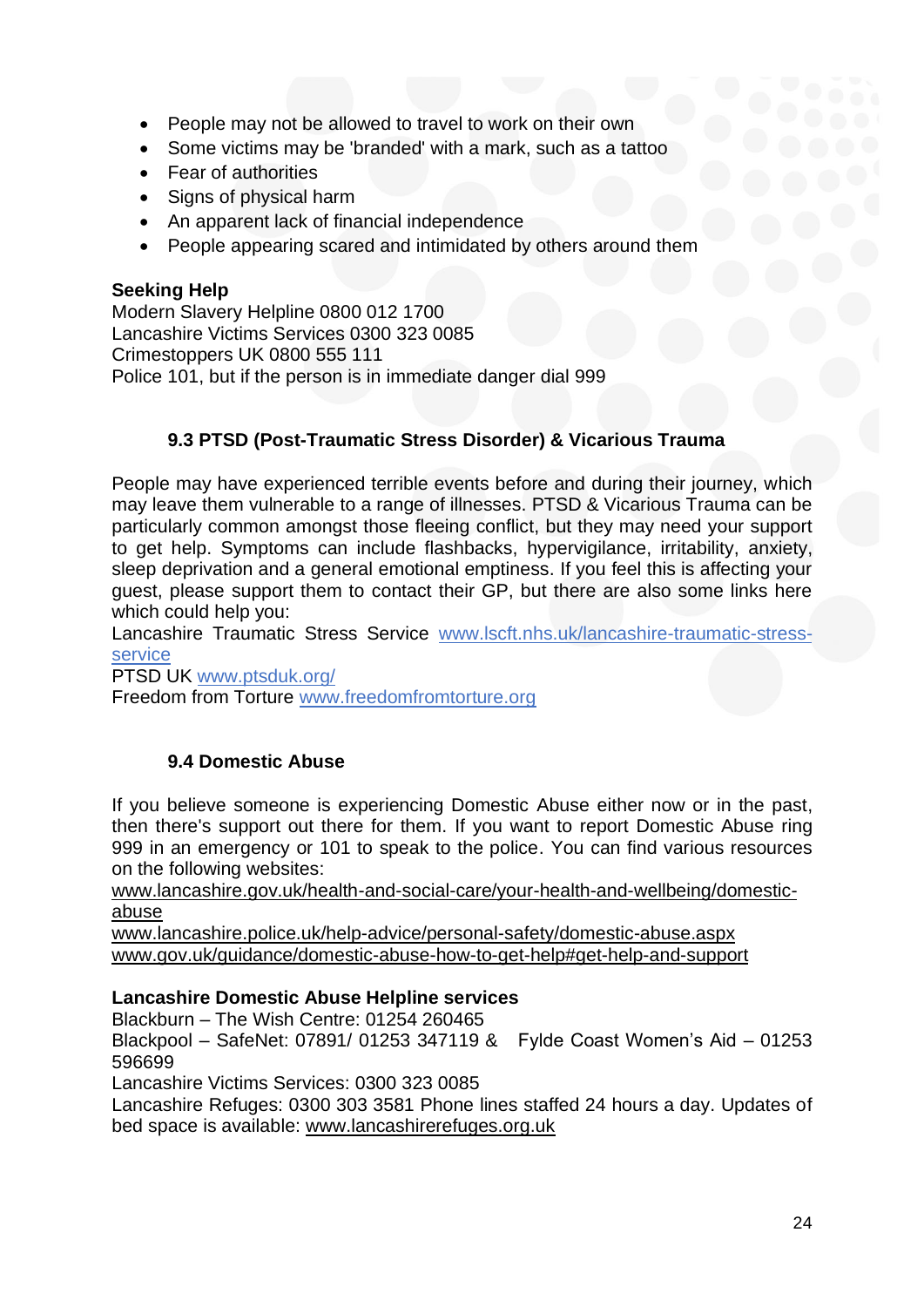#### **9.5 Hate Crime**

The Lancashire police website classes a hate crime as *'a criminal offence which is thought by the victim, or anybody else, to have been committed against a person because of their age, disability, gender reassignment, marriage or civil partnership, pregnancy or maternity, race, religion or belief, sex, or sexual orientation'*.

It further explains that *'A hate incident is behaviour which is thought by the victim, or anybody else, to be motivated by hostility or prejudice based on someone's race, religion, gender identity, sexual orientation, alternative subculture or disability'*. Sometimes it can be hard to recognise when such a crime has taken place and people don't always report them, as their nature can make them hard to prosecute and people may not witness the results of reporting them. It's important that you do however, as even if your report doesn't lead to an arrest, it gives valuable intelligence to the police and can help prevent more incidents.

You can report crimes here: **Lancashire Police** - [https://reportitonline.lancashire.police.uk](about:blank) **True Vision** - [www.report-it.org.uk](about:blank) **Phone 101 or in an emergency 999**

#### **9.6LGBT+ Support**

Lancashire is a diverse county and there are a number of groups that people who identify as LGBT+ can access, both locally and further afield, here are a few of them: **Lancashire LGBT** - [https://lancslgbt.org.uk](about:blank) **LGBT Foundation** - [https://lgbt.foundation](about:blank) **GALOP (LGBT+ Victim Support)** - [https://galop.org.uk](about:blank)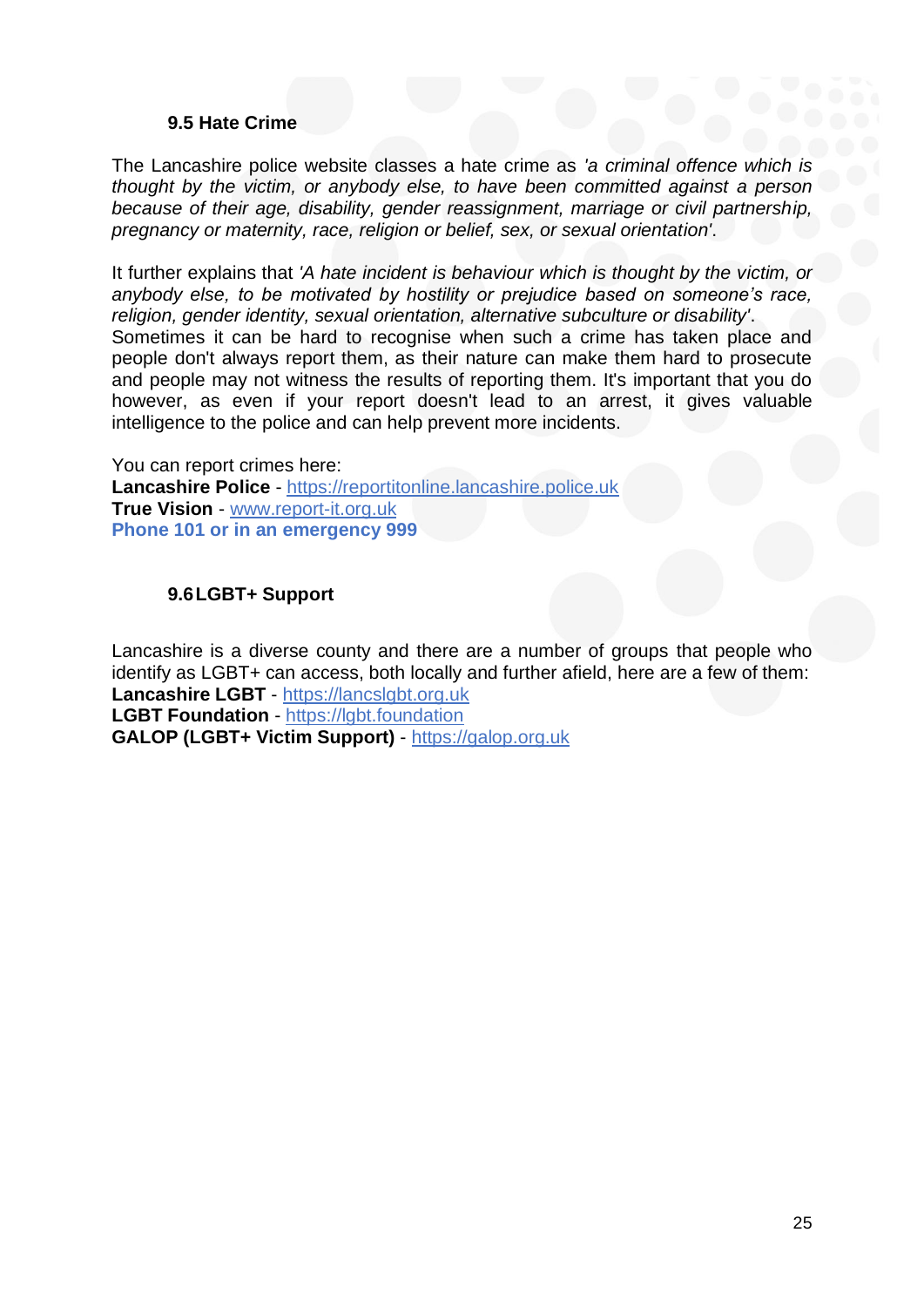# **10. Community, Voluntary and Faith Sector (CVFS) Support and Drop Ins**

Many community groups are forming organically as part of this scheme and in the updated version of this handbook, we will provide further links to local groups.

Caton: Friends for Ukraine (facebook page)

Rossendale: Contact Oxana Metiuk ometiuk@hotmail.co.uk

Ormskirk: [ukraine@ormskirkcp.org.uk](mailto:ukraine@ormskirkcp.org.uk)

Brookhouse: Lune Valley Methodist Hub [emma.holroyd@methodist.org.uk](mailto:emma.holroyd@methodist.org.uk) (weekly Saturday meetings from 2-4 and provide basic support clothes/shoes/toiletries as well as toys & games plus crafts for children)

Other facebook pages: West Lancs Ukraine Collections Sunflower Sisters Ukraine/UK Homes for Ukraine

#### **Refugee and Asylum Drop Ins**

Lancashire Refugee Integration Team commission and support a number of Refugee and Asylum Drop Ins across the county. Please do get in contact with them to find out what they do and how they can support your new guests:

Blackpool, Fylde and Wyre: https://www.facebook.com/GeorgeWilliamsHouse/

Burnley: https://www.nntburnley.org/

Chorley: https://www.facebook.com/ChorleyUnitedReformedChurch/

Hyndburn: Calico Drop In, email aovens@lancashire.gov.uk

Lancaster: https://www.facebook.com/globallink.dec/ https://lancasterandmorecambe.cityofsanctuary.org/

Pendle: https://www.facebook.com/buildingbridgespendle/ https://www.facebook.com/groups/375809490661352/?ref=share

Preston and South Ribble: https://refsource.gebnet.co.uk/.../british-red-cross... https://preston.cityofsanctuary.org/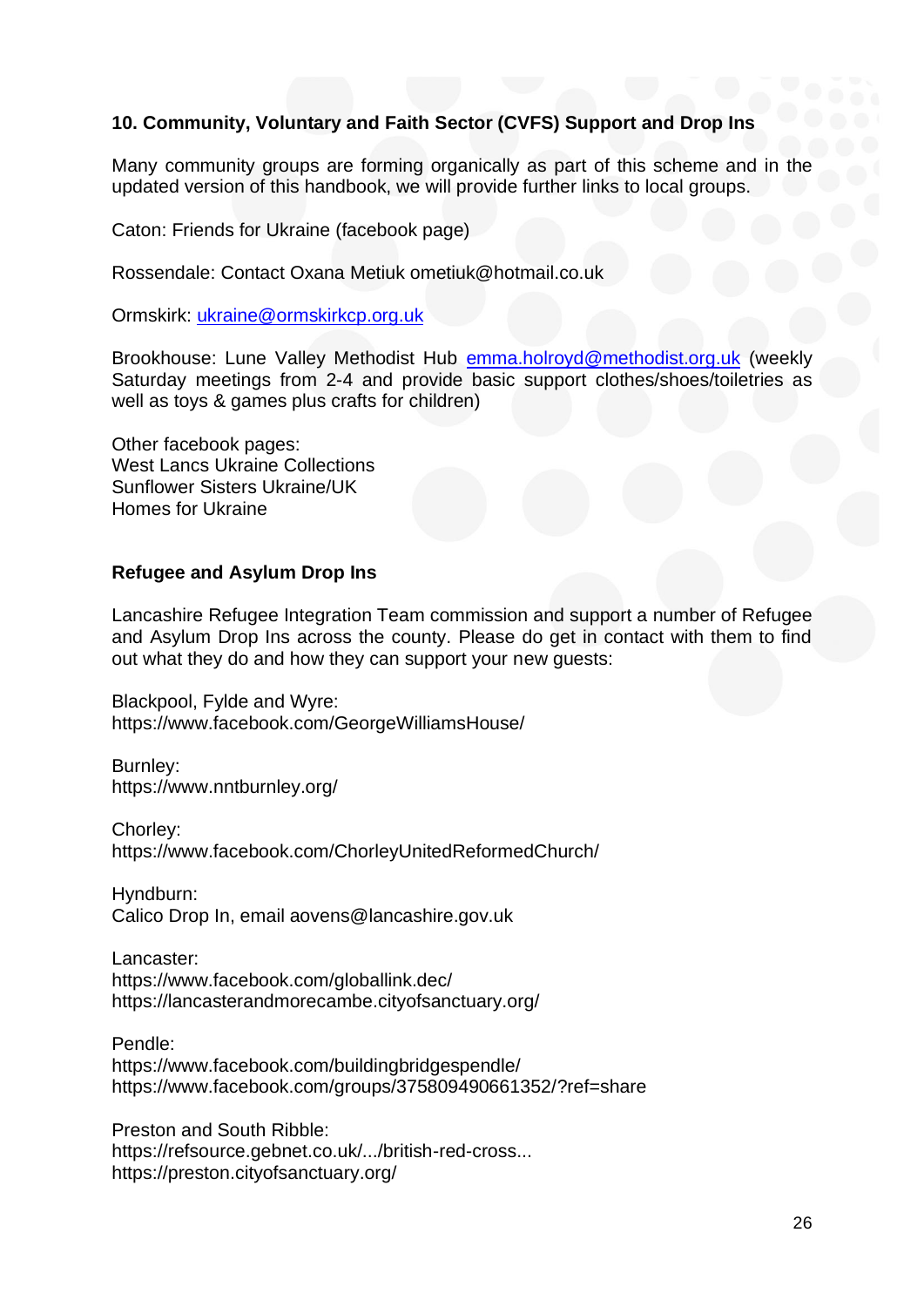https://www.citizensuk.org/chapters/Preston/

West Lancashire: https://www.facebook.com/groups/330922542080461/?ref=share

We are developing our work in Ribble Valley and Rossendale and will update the Handbook once things launch.

# **11. GDPR**

Details on how DLUHC and the Home Office process your personal data can be found here: [Homes for Ukraine visa sponsorship scheme: privacy notice -](https://www.gov.uk/guidance/homes-for-ukraine-visa-sponsorship-scheme-privacy-notice) GOV.UK [\(www.gov.uk\)](https://www.gov.uk/guidance/homes-for-ukraine-visa-sponsorship-scheme-privacy-notice)

# **12. Contact Us**

This Handbook was developed by Lancashire Refugee Integration Team and is Version 1.0 [13.04.2022]. As the Scheme and guidance develops we will continue to update this Handbook. We are also very grateful for feedback from Sponsor's and are happy to include suggestions for content.

Please email us on HomesForUkraine@lancashire.gov.uk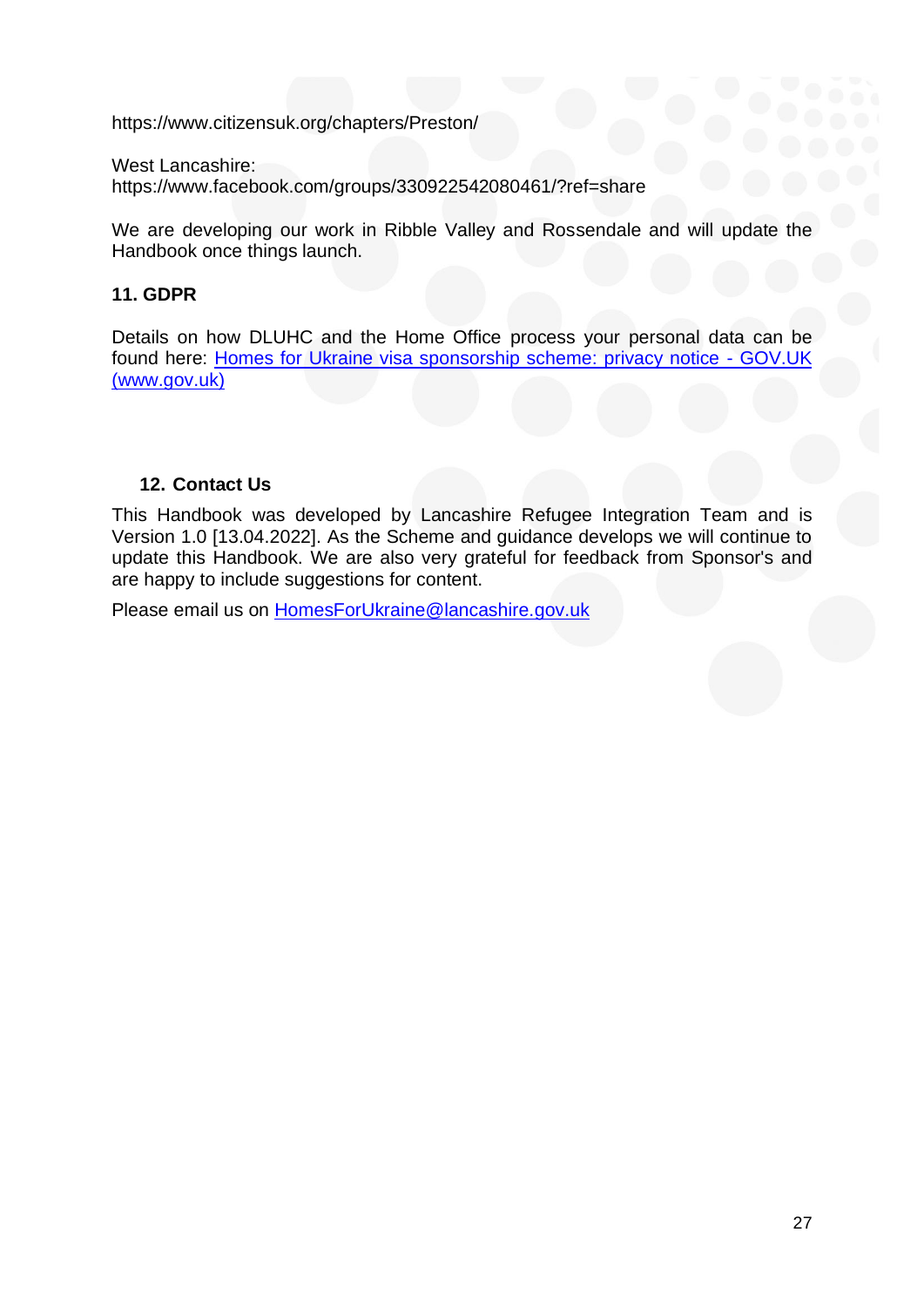# **Annex A - Clothing Support and Food Banks**

#### **Blackpool, Fylde & Wyre**

**Blackpool Foodbank** – [www.Facebook.com/blackpoolfoodbank](http://www.facebook.com/blackpoolfoodbank) or [info@blackpoolfoodbank.co.uk](mailto:info@blackpoolfoodbank.co.uk)

If you are in need and would like to enquire about our emergency food parcels, please send us a direct message on Facebook or send an email.

#### **Amazing Graze** – [https://amazinggraze.org](https://amazinggraze.org/) or 01253 406152

*Amazing Graze Community Café, 44 Bolton Street, South Shore, Blackpool, FY1 6AA*

Amazing Graze is striving to support our local community during the pandemic. Our services have changed to support the elderly, isolated and vulnerable. Due to complying with government guidelines, we are keeping COVID safe by supporting our community with a hot food takeaway service and food parcels every Tuesday & Friday 6pm-7pm. OAP deliveries from 5pm-7pm.

**Fylde Foodbank - St.Annes (Trussell Trust)** – [https://fylde.Foodbank.org.uk](https://fylde.foodbank.org.uk/) or 01253 727455

*The Annex, United Reformed Church, St.George's Road, St Anne's, FY8 2AE*

Open 10am-1pm Tuesday & Thursday

Referral required from Fylde Citizens Advice on 0300 330 1166

# **Fylde Foodbank – Kirkham (Trussell Trust)** - [https://fylde.Foodbank.org.uk](https://fylde.foodbank.org.uk/) or 01253 727455

*Citizens Advice Office, Moor Street, Kirkham, PR4 2AU*

Open 10:30am-2pm Monday & Friday

Referral required from Fylde Citizens Advice on 0300 330 1166

# **Fylde Foodbank – Warton (Trussell Trust)** - [https://fylde.Foodbank.org.uk](https://fylde.foodbank.org.uk/) or 01253 727455

*Warton Village Hall, Church Road, Warton, PR4 1BD*

Open 12noon-3pm Wednesday

Referral required from Fylde Citizens Advice on 0300 330 1166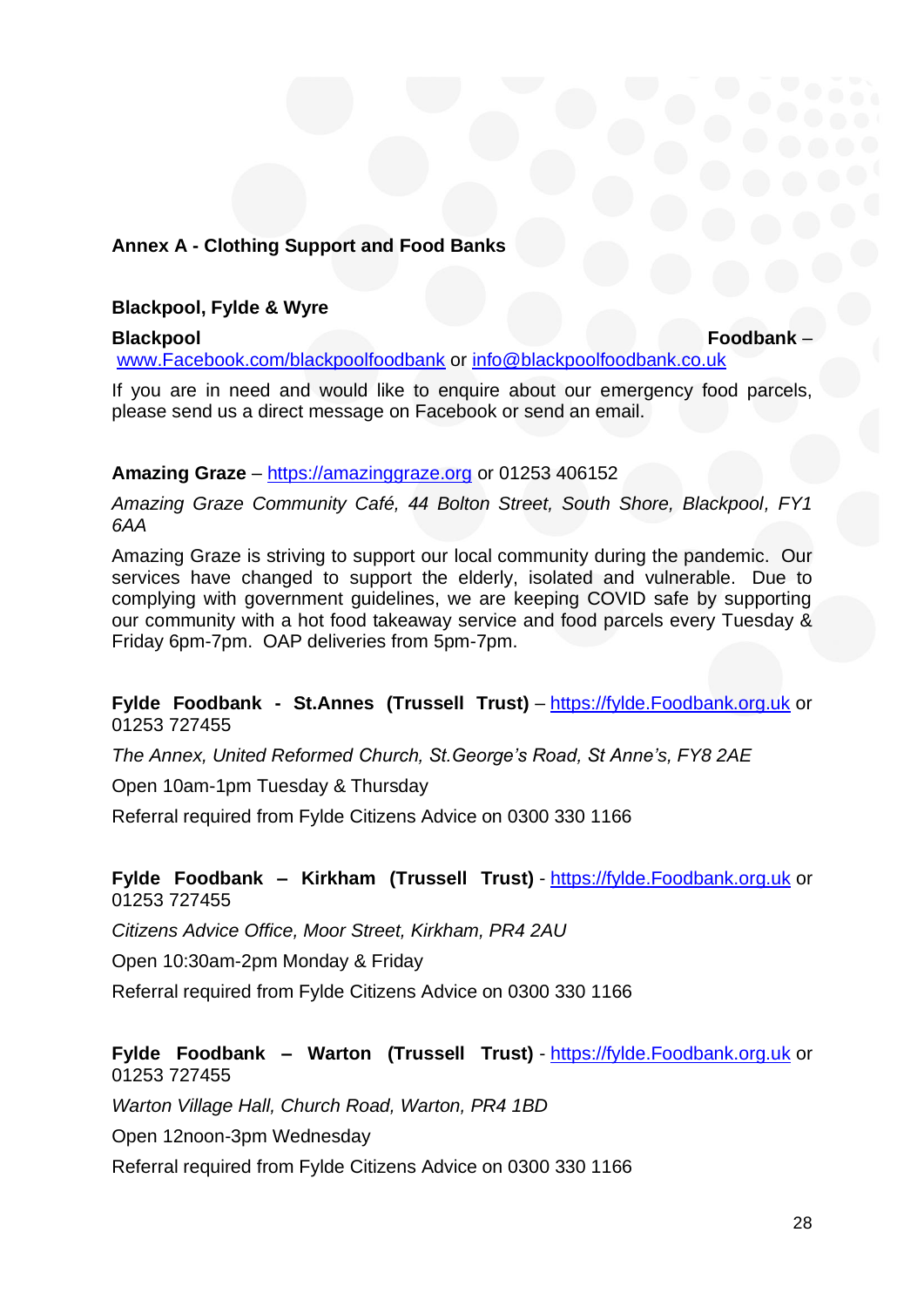**The Mustard Seed Group** – [www.visitfleetwood.info/community/about-local](http://www.visitfleetwood.info/community/about-local-groups/the-mustard-seed-group)[groups/the-mustard-seed-group](http://www.visitfleetwood.info/community/about-local-groups/the-mustard-seed-group) or 07724 896073

*St.Peter's Church, Lord Street, Fleetwood, FY7 6DX*

Open every Monday night from 6:30pm-9:30pm

The Mustard Seed Group is an outreach service that offers a hot meal/sandwich/tea/coffee and advice that is brought by Adaction and J2R and other self-help associations.

**The Pantry (former Fleetwood Hospital)** – [www.fleetwoodtrust.co.uk/post/the](http://www.fleetwoodtrust.co.uk/post/the-pantry-is-open)[pantry-is-open](http://www.fleetwoodtrust.co.uk/post/the-pantry-is-open)

or 07467 498406

Fleetwood Hospital, Pharos Street, Fleetwood, FY7 6BE

The Pantry is the new home for the combined Fleetwood Foodbank and the Mustard Seed, delivered by the Town's Church of England and Catholic Parishes as Faith in the Community.

#### **Fleetwood Together** – [https://fleetwoodtogether.com](https://fleetwoodtogether.com/)

Food parcel hotline: 01253 774313 or 07903177240

Fleetwood Together provides emergency support with food during the Coronavirus pandemic

**Wyre Borough Council** – [www.wyre.gov.uk/communityhelp](http://www.wyre.gov.uk/communityhelp) or 01253 891000

Complete their 'request for support' form to seek help

#### **Burnley**

**The Church on the Street -** Pastor Mick Fleming, 07582 776574, [Michaelflemmingaim@gmail.com](mailto:Michaelflemmingaim@gmail.com) or text "Food Parcel" and your address to 07582 776574

*21 Alexander Grove, Burnley, BB12 6DJ.*

Our work includes food distribution and foodbanks, hot meal services for the homeless at specific locations throughout the week.

**Gannow Community Centre** - Alan Barnes, [alan.barnes@bprcvs.co.uk](mailto:alan.barnes@bprcvs.co.uk)

*The CVS Centre, 62-64 Yorkshire Street, Burnley, BB11 3BT*

**Burnley Community Kitchen**  <https://www.burnleyfccommunity.org/facilities/burnley-community-kitchen>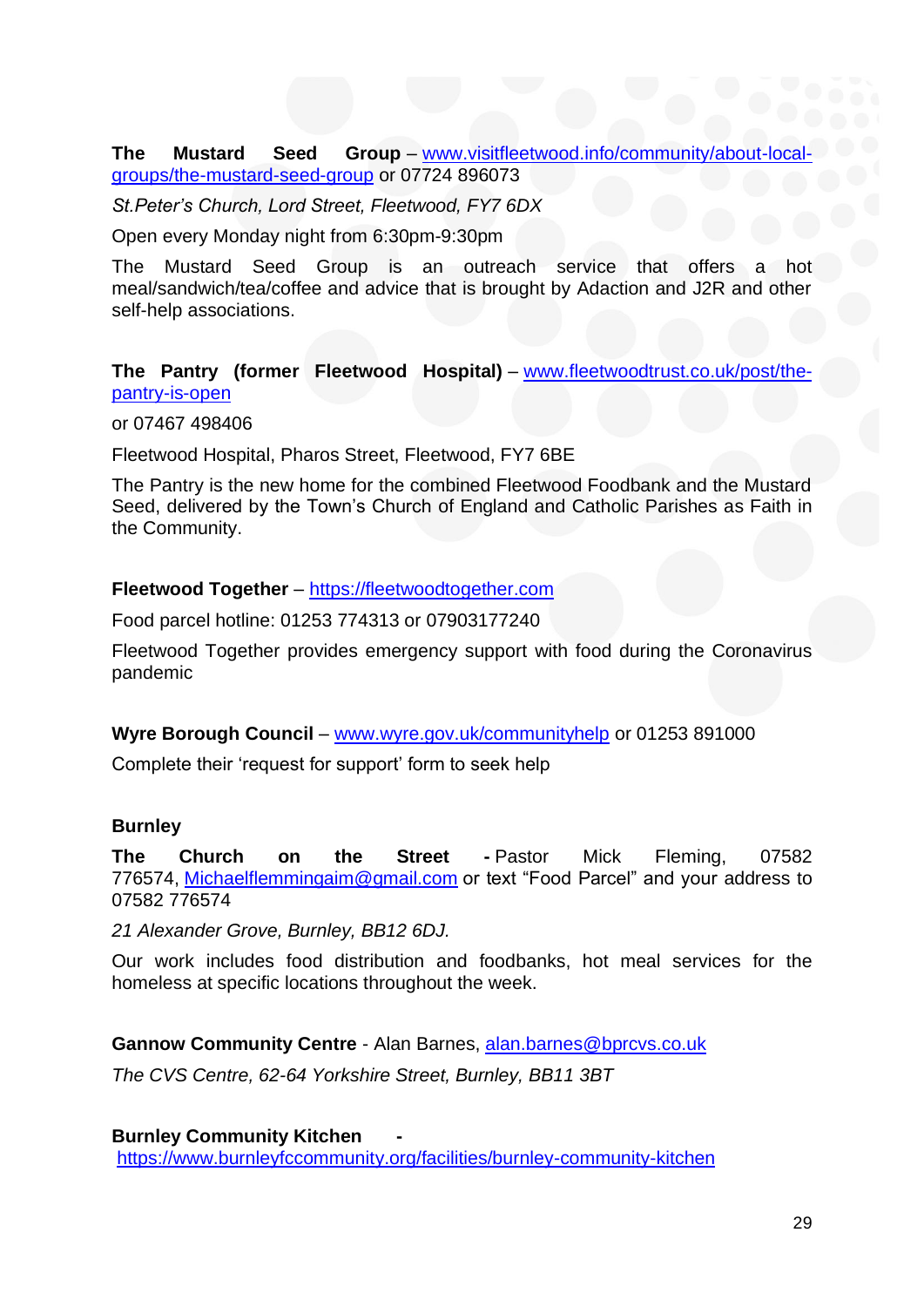*Unit 83 in the Upper Market Square of Charter Walk Shopping Centre* Referral required located on website.

**The Cabin** - Annette Bailey [\(baileya09@hotmail.com\)](mailto:baileya09@hotmail.com)

*Venice Avenue South West Burnley*

**Salvation Army – Burnley** - <https://www.salvationarmy.org.uk/burnley> or 01282 415840

*Richard Street, BB11 3AJ*

**West Craven Foodbank** - [https://wcravenfoodbank.org](https://wcravenfoodbank.org/) or 07415 186651

Serving Barnoldswick, Earby and the surrounding area. Our aim is to assist individuals and families as they move from a point of genuine need into a place of hope and opportunity.

**Spacious Places** - <http://www.spaciousplace.co.uk/food-bank/>

*48 Sandygate, Burnley, BB11 1RN*

Working across Burnley & Padiham. Complete the online referral form and send to [food@spaciousplace.co.uk](mailto:food@spaciousplace.co.uk) Or to discuss a

referral contact 01282 222030.

# **Inspiring Grace Foodbank** – [www.inspiringgrace.co.uk](http://www.inspiringgrace.co.uk/)

Call 07788270413 or email [feeding@inspiringgrace.co.uk](mailto:feeding@inspiringgrace.co.uk) for an emergency food parcel.

Delivers to Burnley and Pendle

**Nelson Community Mosque Foodbank** – [https://myncm.co.uk/services/ncm](https://myncm.co.uk/services/ncm-khidmah/ncm-foodbank)[khidmah/ncm-foodbank](https://myncm.co.uk/services/ncm-khidmah/ncm-foodbank) or 07873282580

Delivering to Burnley and Pendle. Self-referral form is on the website.

**Jamia Masjid Ghausia Foodbank** – [www.facebook.com/pg/GhausiaBurnley/about](http://www.facebook.com/pg/GhausiaBurnley/about) or 07449559459

Delivering in Burnley

**Chorley Living Waters Stonehouse** – <https://lwchurch.uk/stonehouse> or 07889 757045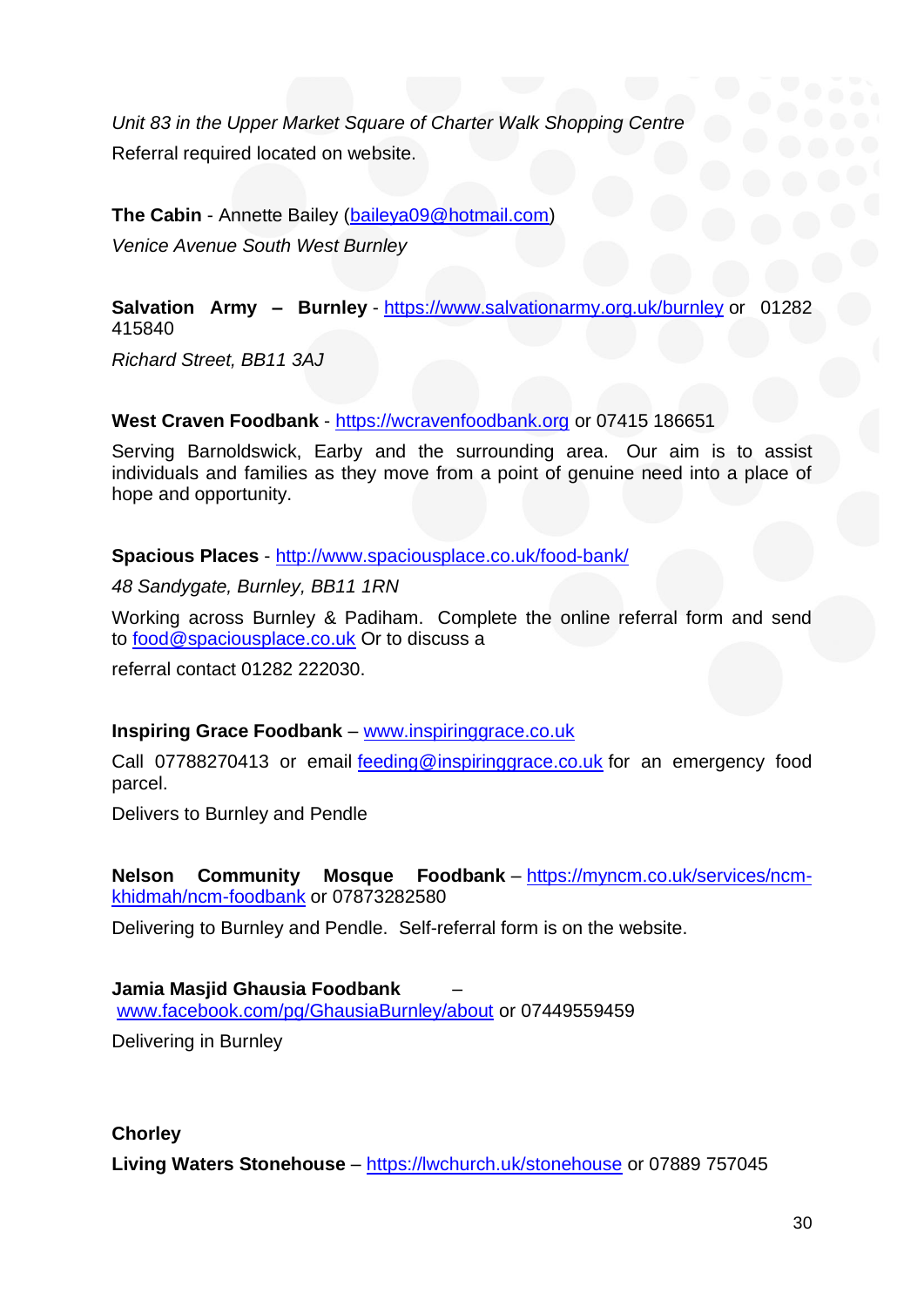# *Living waters Church, 33-45 Bolton Street, Chorley, PR7 3AB*

Citizens Advice referral required. Open Tuesday & Friday 10am-2pm

4 referrals per year per household with at least 4 weeks in between each one. Bring your own bags.

# **Chorley Help the Homeless** – [www.chorleyhelpthehomeless.org](http://www.chorleyhelpthehomeless.org/) or 01257 273320

#### *Dorothy House, 45 Clifford Street, Chorley, PR7 1SE*

A small Independent local charity working hard to support those at risk of, or affected by, being homeless in the Borough of Chorley.

# **St Laurence's Church** – [www.stlaurencechorley.co.uk](http://www.stlaurencechorley.co.uk/) or 01257 231360

# *St Laurences Church, Union Street, Chorley, PR7 1EB*

Open Monday food served at 5pm. Open Tuesday, Friday, Saturday, Sunday food served at 1pm.

Supporting those in need in the Chorley local community.

### **Chorley United Reformed Church** – [www.chorleyurc.org/in-the-community/open](http://www.chorleyurc.org/in-the-community/open-kitchen)[kitchen](http://www.chorleyurc.org/in-the-community/open-kitchen)

# *Chorley United Reformed Church, Hollinshead Street, Chorley, PR7 1EP*

Kitchen provides a meal for anyone who needs it every Thursday evening from 5- 6pm run in partnership with Chorley Help the Homeless. Please note:- 'Need' is broadly defined, anyone who needs a meal or needs a meal in company for any reason is welcome. Throughout COVID-19 crisis, we are also distributing pizza provided by Chorley Domino's on a Wednesday evening at 5pm, also on a takeaway basis.

# **St.Peter's Church (In the church meeting room)** – [www.stpeterschurchchorley.co.uk](http://www.stpeterschurchchorley.co.uk/) or contact Anne Forrest 01257 426328.

#### *St.Peter's Church, Harper's Lane, Chorley, PR6 0DX*

Open every 2<sup>nd</sup> Wednesday of the month at 12noon. The church extends an invitation to meet and eat with others. All are welcome and they just ask for a contribution of £3 for a 3 course meal.

# **St.Mary's Roman Catholic Church** – [www.stmarys-chorley.org](http://www.stmarys-chorley.org/) or 01257 262537

*St.Mary's Roman Catholic Church, Mount Pleasant, Chorley, PR7 2SR*

Open Tuesday-Friday 9am-1pm (except Mass times), 2pm-5pm. Outside these times by appointment only.

# **Hyndburn**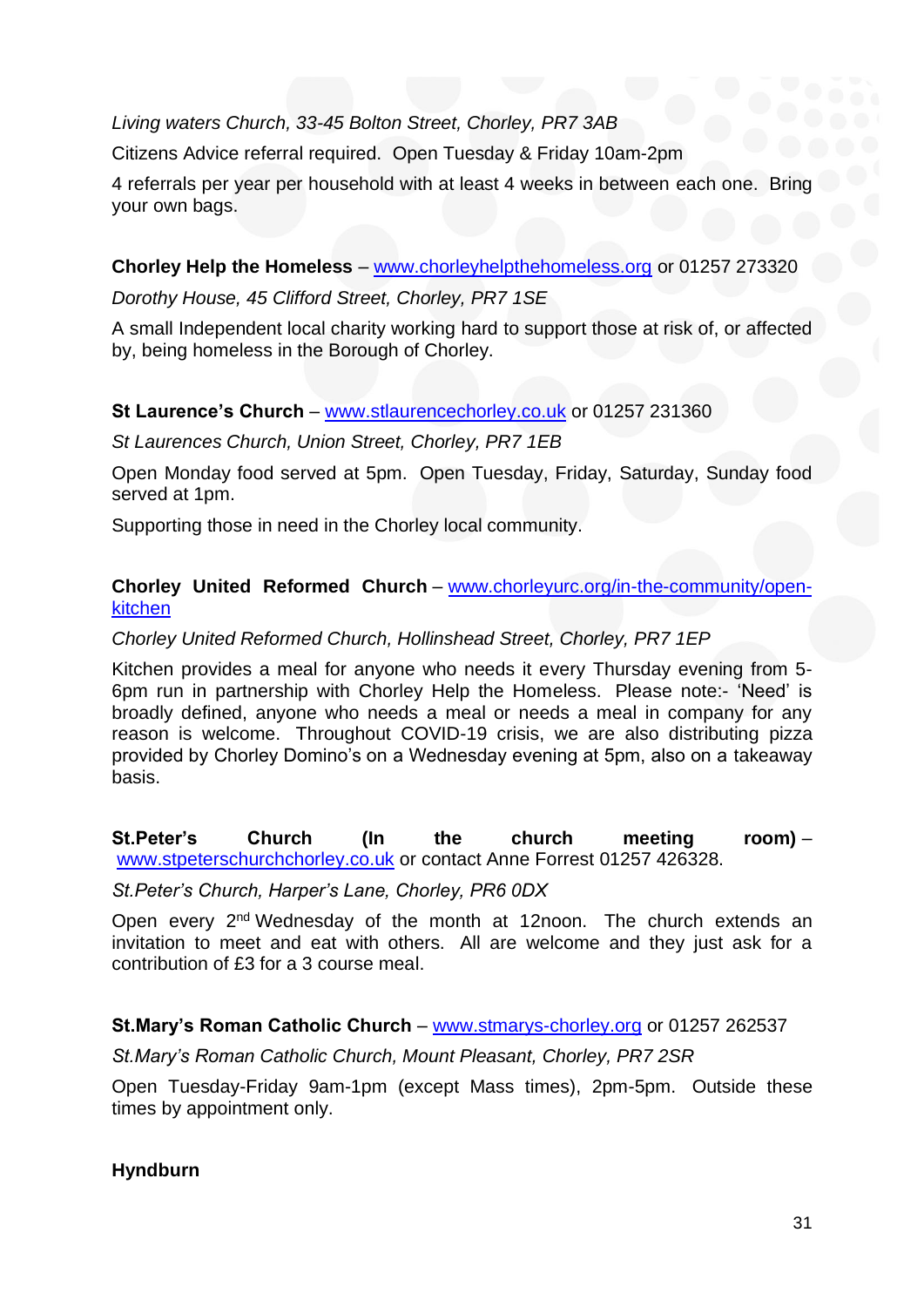# **Maundy Relief -** <http://maundyrelief.co.uk/food-and-lunches/> or 01254 232 328

#### *29-31 Abbey Street, Accrington, BB5 1EN*

Serving free lunches 6 days a week Monday to Saturday 12:30-1:15pm. On Sundays a free curry lunch is served at the Saheli Centre on Charter Street Accrington at 1:15pm. Food parcels are available from our drop-in centre.

#### **Oswaldwistle Churches Food Bank**

Catlow Hall street, Accrington, BB5 3EZ [http://www.saintmarysoswaldtwistle.co.uk](http://www.saintmarysoswaldtwistle.co.uk/)

**St Charles Rishton** - <http://www.stcharlesrishton.co.uk/page2.html> or 07594 478093

Food bank operating from the St Charles Presbytery.

Gt. Harwood, Clayton le Moors, Altham and Rishton.

#### **Lancaster & Morecambe**

**Morecambe Bay Foodbank (Trussell Trust)** – [https://morecambebay.Foodbank.org.uk](https://morecambebay.foodbank.org.uk/) or 01524 932001

*Temporarily located at The Platform, The Old Station Buildings, Marine Road, Morecambe, LA4 4DB*

Referral required from Citizens Advice required 01524 400404. Delivery service only.

#### **The Olive Branch** – [www.the-olivebranch.org.uk](http://www.the-olivebranch.org.uk/) or 01524 555715

*1 Westbourne Road, Lancaster, LA1 5DB*

Open Monday, Wednesday, Thursday and Friday 11am-1pm for general enquiries and 1:30pm to 3:30pm for emergency food (NB closed on Tuesday)

#### **West End Impact** - <http://www.westendimpact.org.uk/> or 01524 888929

*4-10 Heysham Road, Morecambe, LA3 1DG*

# **Salvation Army Morecambe** - <https://www.salvationarmy.org.uk/morecambe> or 01524 415718

*131 Balmoral Road, Morecambe, LA3 1HJ*

**Eggcup Lancaster** - <https://www.eggcup.org/> or 01524 928027

13-15 Chapel Street, Lancaster, LA1 1NZ

**Grace Ministries Morecambe** - [https://www.graceministriesmorecambe.org](https://www.graceministriesmorecambe.org/)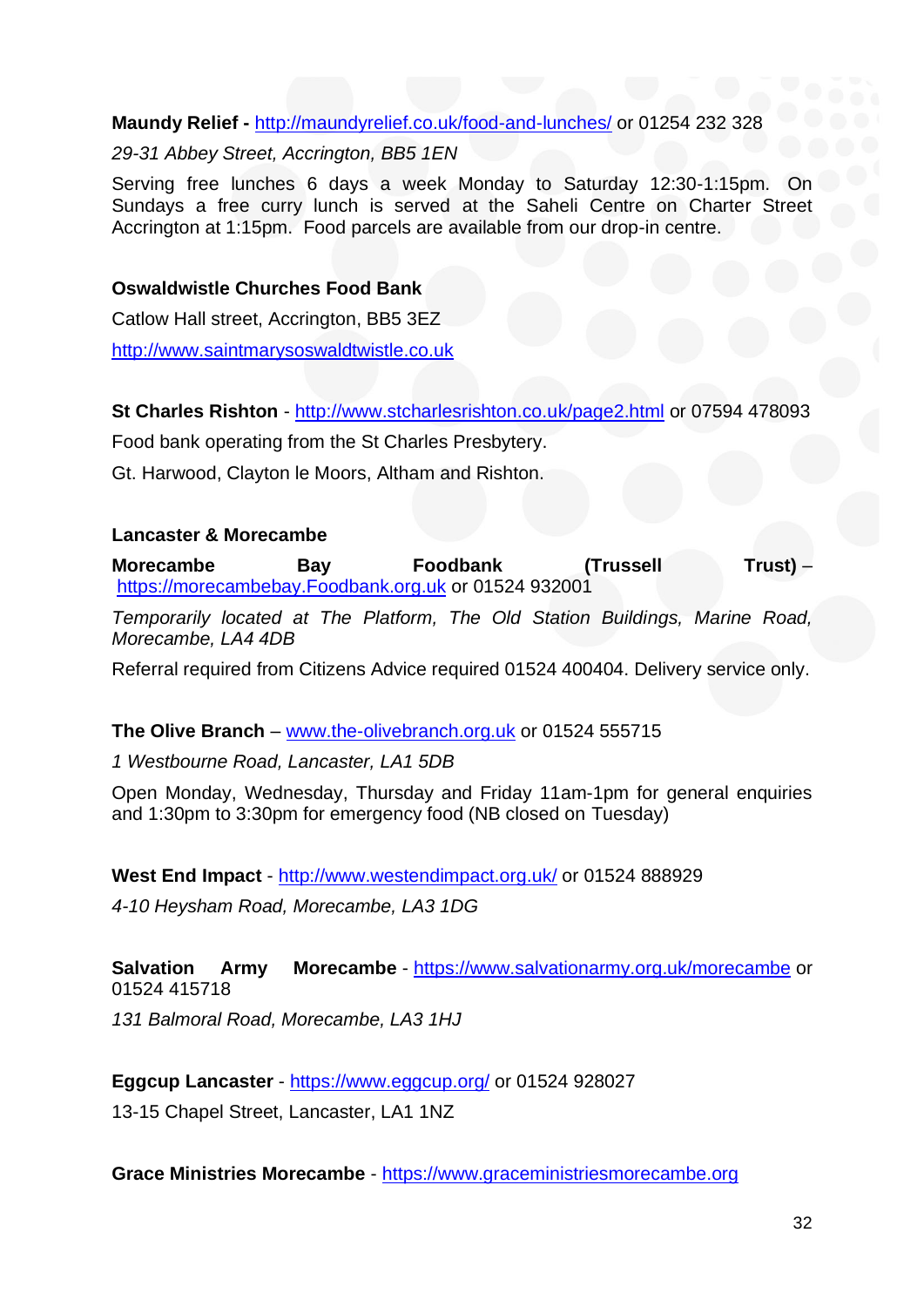*37 Yorkshire Street West, LA3 1QE*

# **Lancaster and Morecambe Lions Club food club**

*St James Hall at Heysham on Thursday nights*

#### **Pendle**

**Colne Open Door Centre** - [www.colneopendoorcentre.org.uk/index.html](http://www.colneopendoorcentre.org.uk/index.html) or 01282 860342

*1 Great George Street, Colne, BB8 0SY*

Open 9am-12noon

#### **Colne Madina Foodbank** – 07788270413

Deliver in Colne

#### **Preston**

**Preston Salvation Army** - [www.salvationarmy.org.uk/Preston](http://www.salvationarmy.org.uk/Preston) or 01772 555425

*Harrington Street, Preston, PR1 7BN*

Open 10am-1pm Monday-Friday. Referrals required from Citizens Advice, Welfare Benefits, Health Visitor and other support agencies. If unable, contact the Foodbank directly.

#### **Noor Food Bank** – [https://noorFoodbank.co.uk](https://noorfoodbank.co.uk/)

*Noor Hall, Noor Street, Preston, PR1 1QS*

Supporting the community every Monday 7am-8am for collections. Complete the online questionnaire on their website for assistance.

#### **Luv Preston Food Bank** – [www.luvpreston.com/foodbank](http://www.luvpreston.com/foodbank) or 01772 298107

*Luv Preston, Suite 212, City House, 131 Friargate, Preston, PR1 2EF*

Food parcels are done on a referral basis usually from GP's, Schools, CAB and other charities and organisations. If you are in need of emergency food provision you can also contact our office where a brief assessment and self-referral can be done.

#### **Rossendale**

**The RAFT Foundation -** <http://www.raftfoundation.org/home/4577385244> or

<https://en-gb.facebook.com/the.raft.foundation>

*Suite 35 3rd Floor, Hardmans Business Centre, New Hall Hey, Rawtenstall, BB5 6AJ*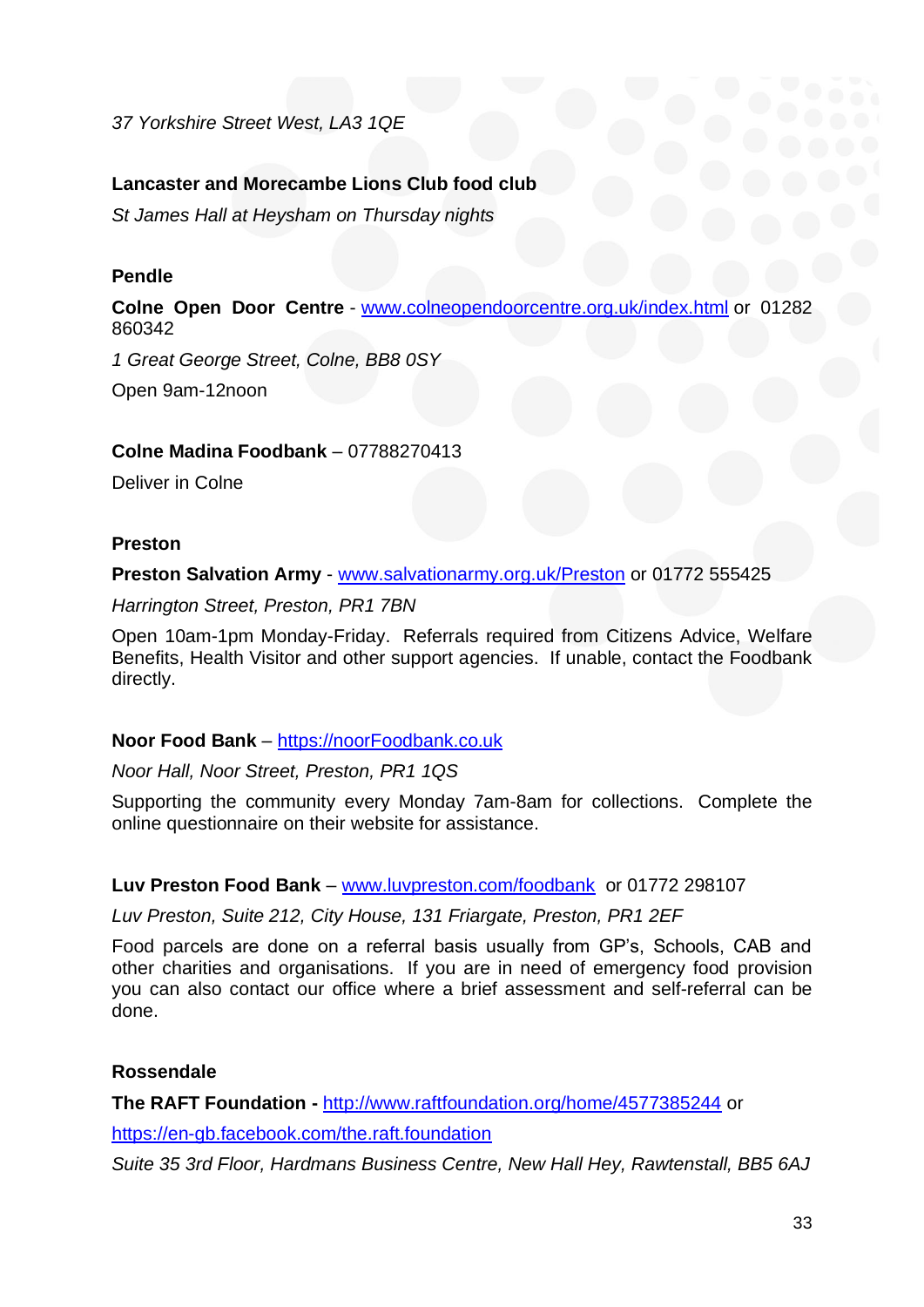# **Haslingden Community Link** - [www.hcl.org.uk](http://www.hcl.org.uk/) or 01706 230116

Bury Road, Haslingden, Rossendale, BB4 5PG

FareShare food from Tesco and Asda on Thursday mornings.

Andrew Mullaney, Development & General Manager, [amullaney@hcl.org.uk](mailto:amullaney@hcl.org.uk)

#### **Ribble Valley**

**Clitheroe Foodbank (Trussell Trust)** – [https://ribblevalley.Foodbank.org.uk](https://ribblevalley.foodbank.org.uk/) or 07849 534431

*United Reformed Church, Castle Gate (entrance on Shang Street), Clitheroe, BB7 1AZ*

Voucher required from either Citizens Advice, CAP Debt Advice, GP Surgeries, Salvation Army, Local Churches, Farming Community Network, Inspire, Children's Centres, Homestart, Calico Tenancy Support and Ribble Valley Homes

**Longridge Foodbank (Trussell Trust)** - [https://ribblevalley.Foodbank.org.uk](https://ribblevalley.foodbank.org.uk/) or 07849 534431

*St.Paul's Church, Church Street, Longridge, PR3 3TN*

Voucher required from either Citizens Advice, CAP Debt Advice, GP Surgeries, Salvation Army, Local Churches, Farming Community Network, Inspire, Children's Centres, Homestart, Calico Tenancy Support and Ribble Valley Homes

#### **South Ribble**

**St.Mary's Church** – [www.churchestogetherinleyland.org/associated-groups](http://www.churchestogetherinleyland.org/associated-groups) or 01772 455955

*Broadfield Drive, Leyland, PR25 1PD*

Food parcels are available for the needy for any reason between 10-12 Monday-Thursday.

Run from St.Mary's Church with support (food & helpers) from our other CTL Churches. This provides food parcels for the needy. Anyone can go to the presbytery building (walk past the front of the church to the building facing the road) and just ring the bell on the front door. Food parcels are available between 10am-12noon Monday-Thursday as that is when the volunteers are there. The food bank is run on behalf of all the Leyland churches at St.Mary's. Anyone can go and there's no obligation to see the priest.

**Penwortham Community Centre** – [www.facebook.com/PenworthamFoodBank](http://www.facebook.com/PenworthamFoodBank)

*Kingsfold Drive, Penwortham, Preston, PR1 9EQ*

Open Fridays 9:30-12noon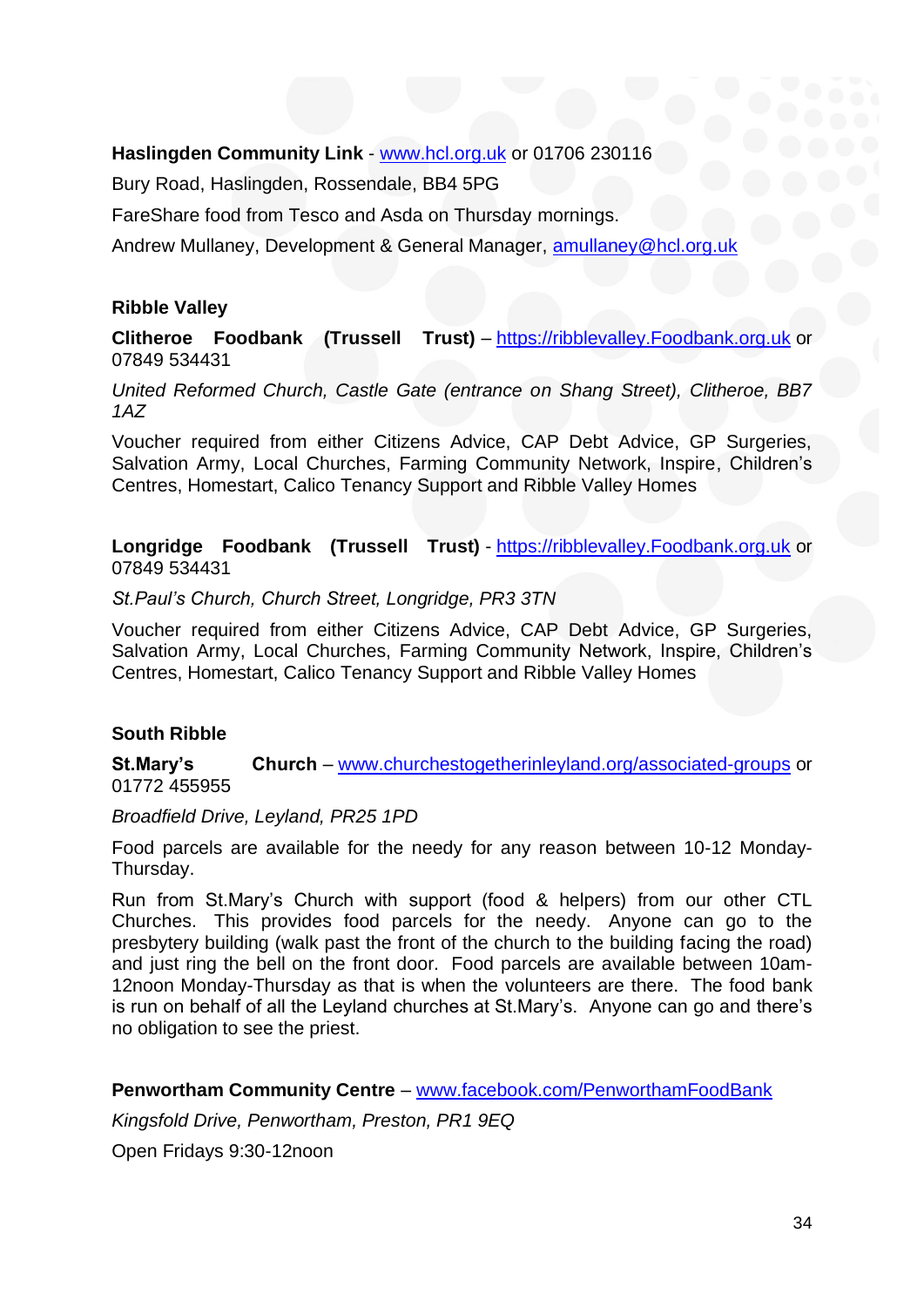#### **New Day Church** – <https://newdaychurch.uk/serving-our-community/food-bank> or 01772 461454

#### *Ward Street, Lostock Hall, Preston, PR5 5HR*

Citizens Advice referral required. Covering Lostock Hall, Penwortham, Bamber Bridge, Clayton Brook and Leyland. Deliveries are currently done on Tuesday and Thursdays. If referrals are received by Tuesday it is hoped delivery will occur in the Thursday delivery day.

#### **Whitby's Pantry (your local community food club) – [https://intact-](https://intact-preston.org.uk/intact-home/Whitbys-pantry)[Preston.org.uk/intact-home/Whitbys-pantry](https://intact-preston.org.uk/intact-home/Whitbys-pantry)** or 01772 760 760

*The Intact Centre, 49 Whitby Avenue, Ingol, Preston, PR2 3YP*

Open 9am-3:30pm Tuesday & Wednesday. £4 is all it costs when you pop into your Local Whitby's Pantry for a weekly shop. Join as a member for just £4 a week and access a weekly shop for all your essential food, grocery and toiletry items, worth approximately £25, and check wash week for new stock! Fruit and vegetables are always **FREE.**

#### **West Lancashire**

**Ormskirk Foodbank (Trussell Trust)** – [https://ormskirk.Foodbank.org.uk](https://ormskirk.foodbank.org.uk/) or 07748 951274

*New Church House, Church Street, Ormskirk, L39 3RD*

Citizens Advice referral required. Residents can get in touch directly, but the Foodbank will put the resident in touch with a referral agency to make a referral. Check the website for current arrangements around collection/delivery.

#### **Skelmersdale Foodbank (Trussell Trust)** –

[https://skelmersdale.Foodbank.org.uk](https://skelmersdale.foodbank.org.uk/) or 07989 052832

#### *The Ecumenical Centre, Northway, Skelmersdale, WN8 6LU*

Citizens Advice referral required. Residents can get in touch directly, but the Foodbank will put the resident in touch with a referral agency to make a referral. Check the website for current arrangements around collection/delivery.

#### **CLOTHING BANKS**

#### **Salvation Army**

Preston Church, Harrington Street, Preston, PR1 7BN Phone 01772 555425 [Preston | The Salvation Army](https://www.salvationarmy.org.uk/preston)

Preston Preston Charity Shop